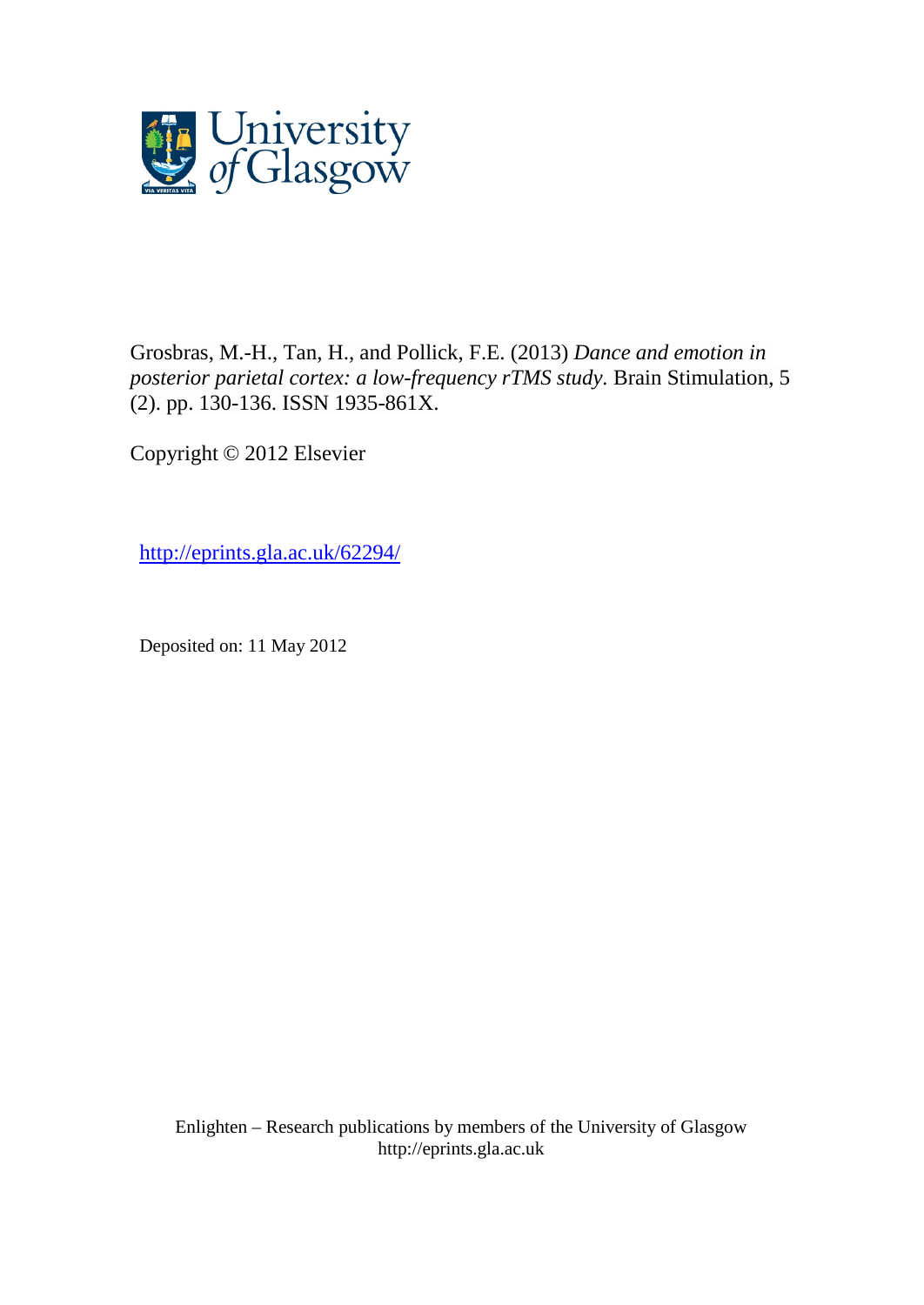# **Dance and Emotion in Posterior Parietal Cortex: a low-**

# **frequency rTMS study.**

Grosbras Marie-Hélène <sup>1</sup>, Tan Haodan<sup>2</sup>, Pollick Frank<sup>2</sup>

Institute of Neuroscience and Psychology ; School of Psychology University of

Glasgow, UK

**Corresponding author** MH Grosbras Psychology University of Glasgow 58 Hillhead street G128QB Glasgow, Scotland, UK Tel +44 141 330 5264 Fax +44 141 330 3666

Marie.grosbras@glasgow.ac.uk

**Keywords:** rTMS, emotion, dance, neuro‐aesthetic, parietal cortex

**Running title:** Brain stimulation, dance and emotion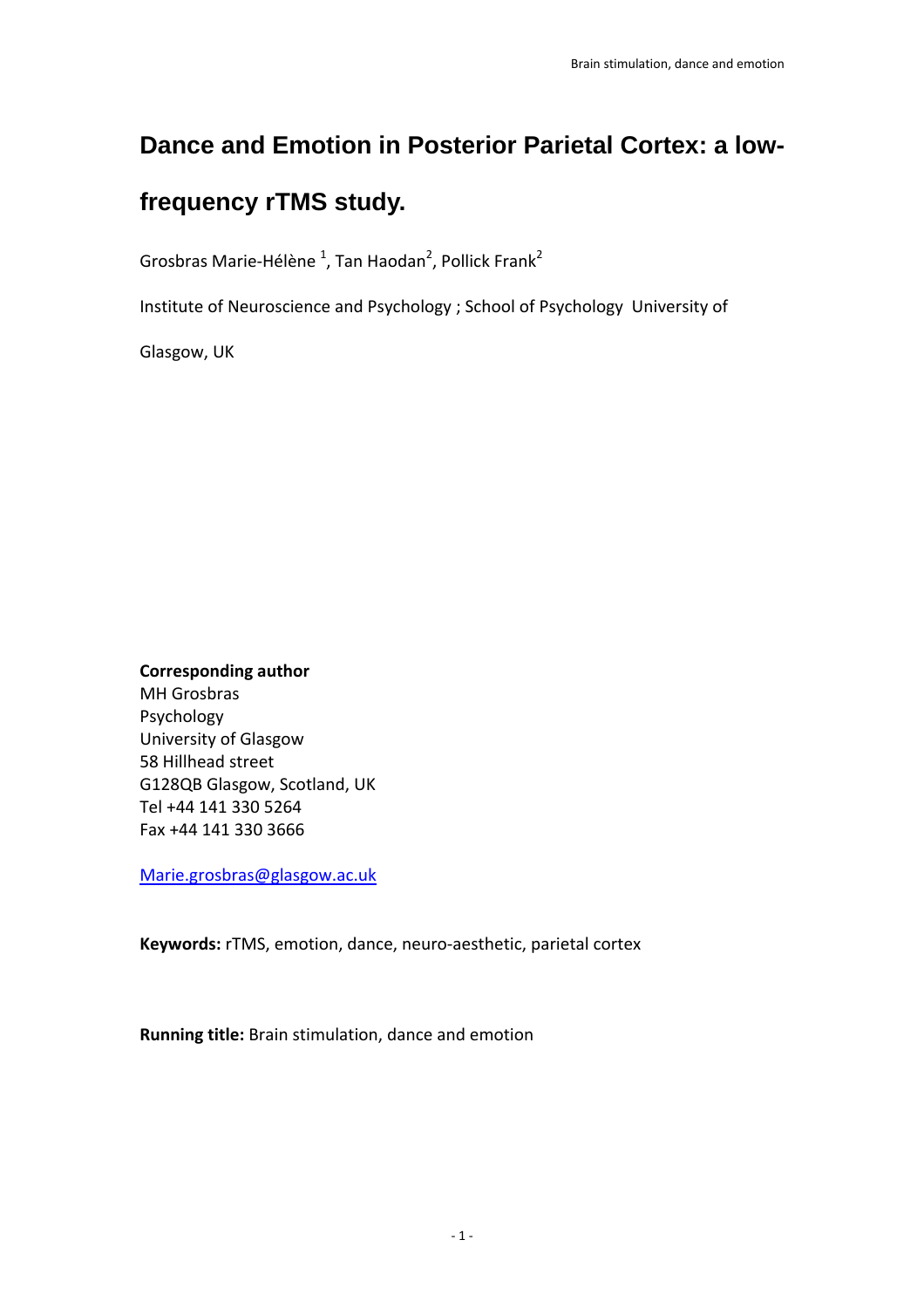# **ABSTRACT**

Background: The neural bases of emotion are most often studied using short non‐ natural stimuli and assessed using correlational methods. Here we use a brain perturbation approach to make causal inferences between brain activity and emotional reaction to a long segment of dance.

Objective/Hypothesis: We aimed to apply offline rTMS over the brain regions involved in subjective emotional ratings to explore whether this could change the appreciation of a dance performance.

Methods: We first used functional magnetic resonance imaging (fMRI) to identify regions correlated with fluctuating emotional rating during a 4‐minutes dance performance, looking at both positive and negative correlation. Identified regions were further characterized using meta-data interrogation. Low frequency repetitive TMS was applied over the most important node in a different group of participants prior to them rating the same dance performance as in the fMRI session.

Results: FMRI revealed a negative correlation between subjective emotional judgment and activity in the right posterior parietal cortex. This region is commonly involved in cognitive tasks and not in emotional task. Parietal rTMS had no effect on the general affective response, but it significantly (p<0.05 using exact t‐statistics) enhanced the rating of the moment eliciting the highest positive judgments. Conclusion: These results establish a direct link between posterior parietal cortex activity and emotional reaction to dance. They can be interpreted in the framework of competition between resources allocated to emotion and resources allocated to cognitive functions. They highlight potential use of brain stimulation in neuro‐ æsthetic investigations.

 $-2 -$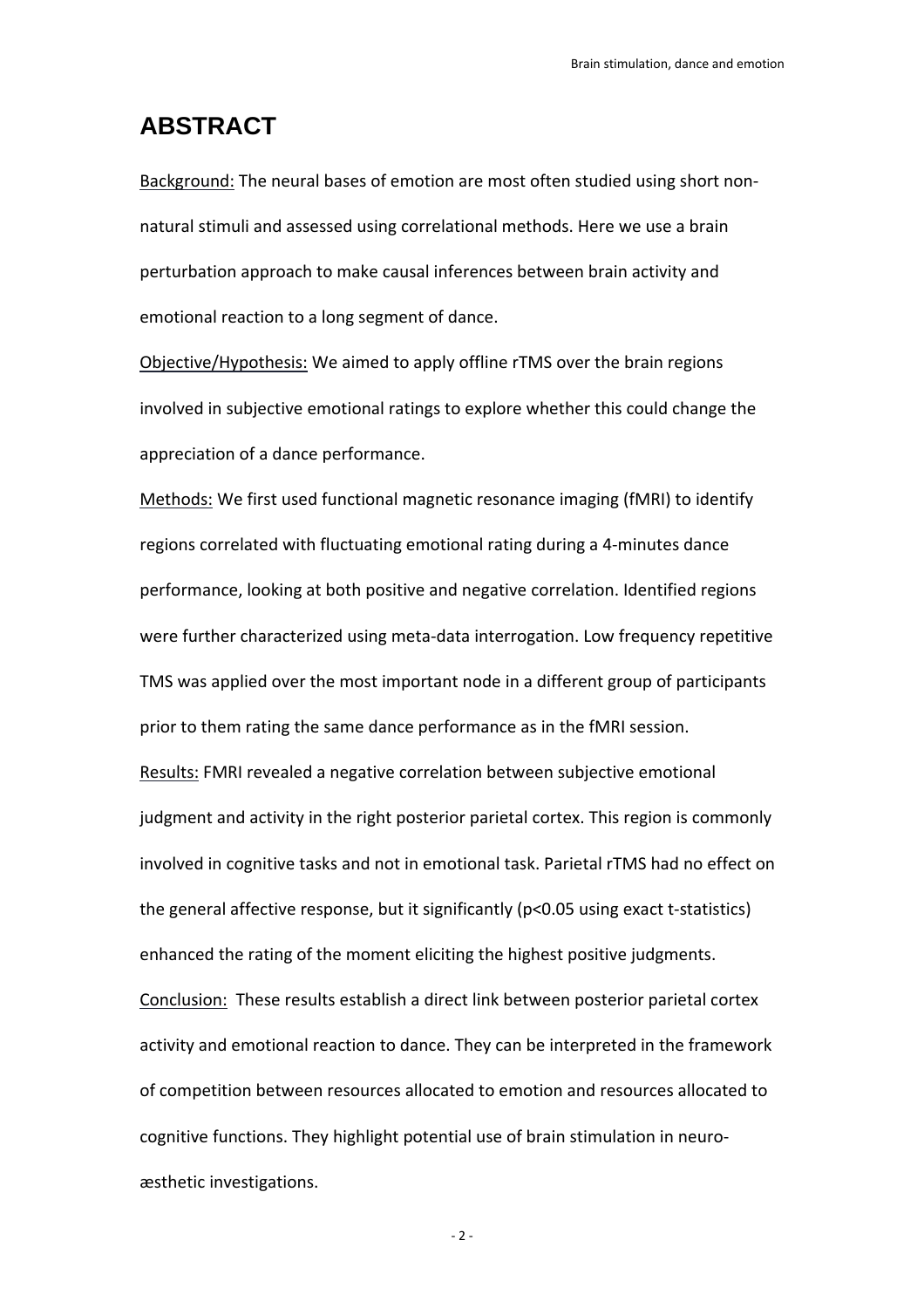# **INTRODUCTION**

How we process emotion and how this interferes with other mental activities has long been a topic of intense research. To identify brain circuits important for emotion, brain imaging studies have looked at neural activity related to short stimuli designed to display and/or elicit particular, discrete emotions. In most everyday situations, however, our emotions are continuously fluctuating in relation to a continuously fluctuating environment. One way to study brain processing of emotion in a more naturalistic context is to use dance as stimulus. Indeed, dance by a combination of music and body movements conveys a variety of emotions that spectators can identify accurately and resonate with (e.g. 1;2). And actually, one of the main reasons for an audience to go and watch dance is to be moved as a result of exposure. Also, one important aspect of the dynamic nature of the emotions triggered by dance is that feelings build up and change in terms of their valence and arousal as a show unfolds (3). But not everyone responds identically to the same dance piece (4).

In the present study we aimed to relate brain activity to the subjective emotional response elicited by passively watching a piece of dance. The stimulus we used was a duet choreographed specifically as part of an interdisciplinary research project (www.watchingdance.org) with the endeavour to include different moments evoking different degrees of kinaesthetic empathy, as well as positive and negative emotions. We adopted a two-steps approach. Firstly, we used functional magnetic resonance imaging (fMRI) to identify brain regions whose activity correlates with the spectators' subjective perception of emotion. We asked participants to continuously rate their

‐ 3 ‐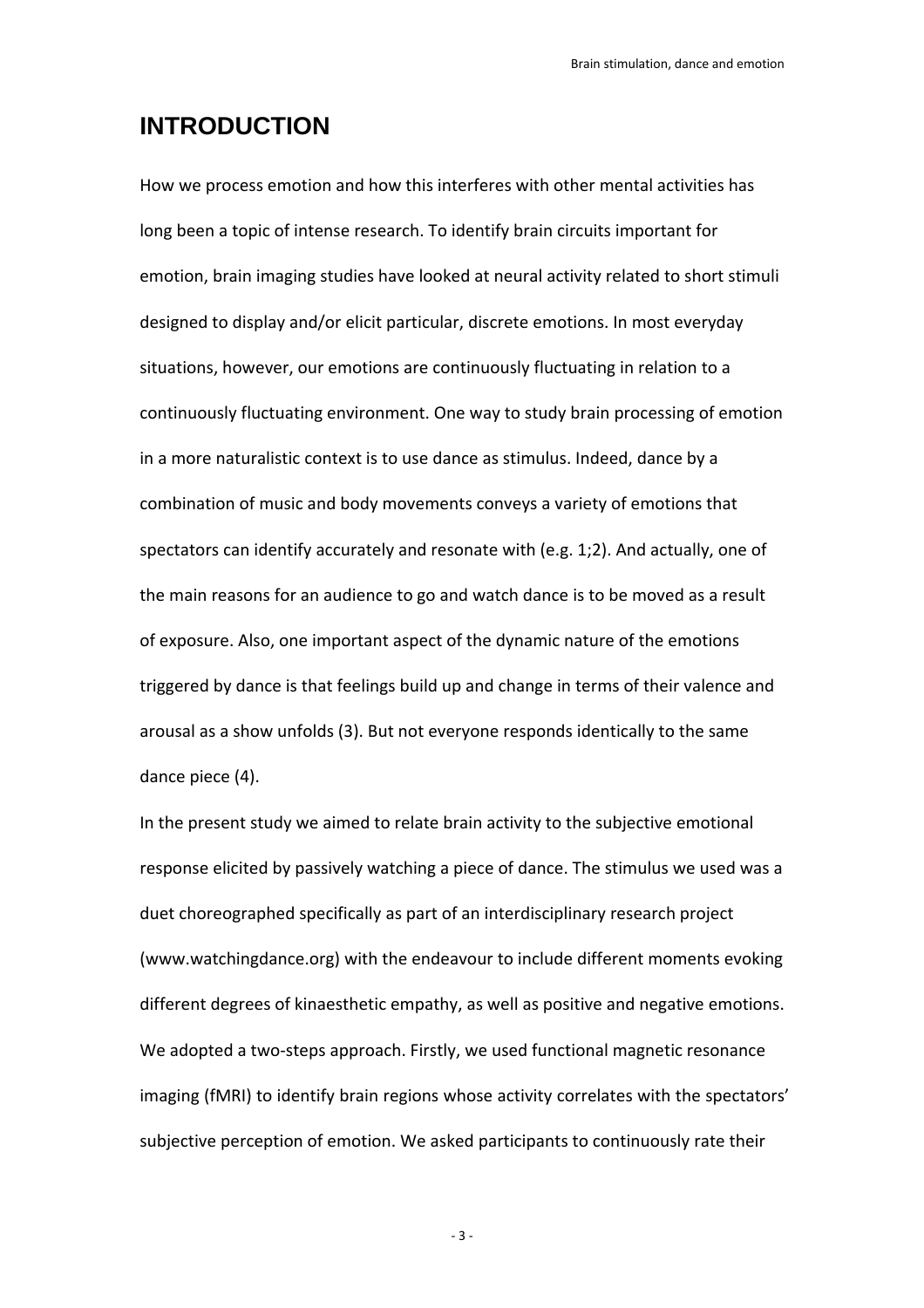positive or negative emotional response on a linear analogue scale, using a slider. This procedure has the advantage over other standard methods such as Likert scales to maintain the stimulus uninterrupted. Thus it preserves the ecological value of the dance stimuli, while allowing us to relate ratings to specific moments in the dance. Secondly, we aimed at investigating whether altering brain activity could modify how we react to dance. Common sense observations as well as numerous scientific studies show that an altered mood can change emotional response to external stimuli and associated neural activity for instance in the amygdala (5,6). Likewise change in background brain activity also modulates emotional responses(7). However these correlational studies do not allow us to identify brain regions crucially responsible for emotional judgements. In contrast, non‐invasive brain stimulation allows researchers to manipulate transiently neuronal activity in restricted brain circuits. Thereby they offer a tool to establish causal links between brain activity and behaviour. Thus, we might expect that modulating brain activity in regions engaged during the perception of high emotion moments in the dance might change the emotional engagements.

Regions classically involved in emotion processing, however, are difficult to reach with non-invasive brain stimulation. Indeed they comprise subcortical regions as well as the amygdala and orbitofrontal and ventral prefrontal regions (8). An alternative approach to considering those "affective" regions in isolation is to look at how they are linked to other brain networks such as those involved in cognitive control (fronto‐parietal cortex and anterior cingulate; 9). Indeed cognitive control is altered under emotional context; while conversely cognitive activity can attenuate emotional processing. At the neural level, a range of studies evidence the

 $-4 -$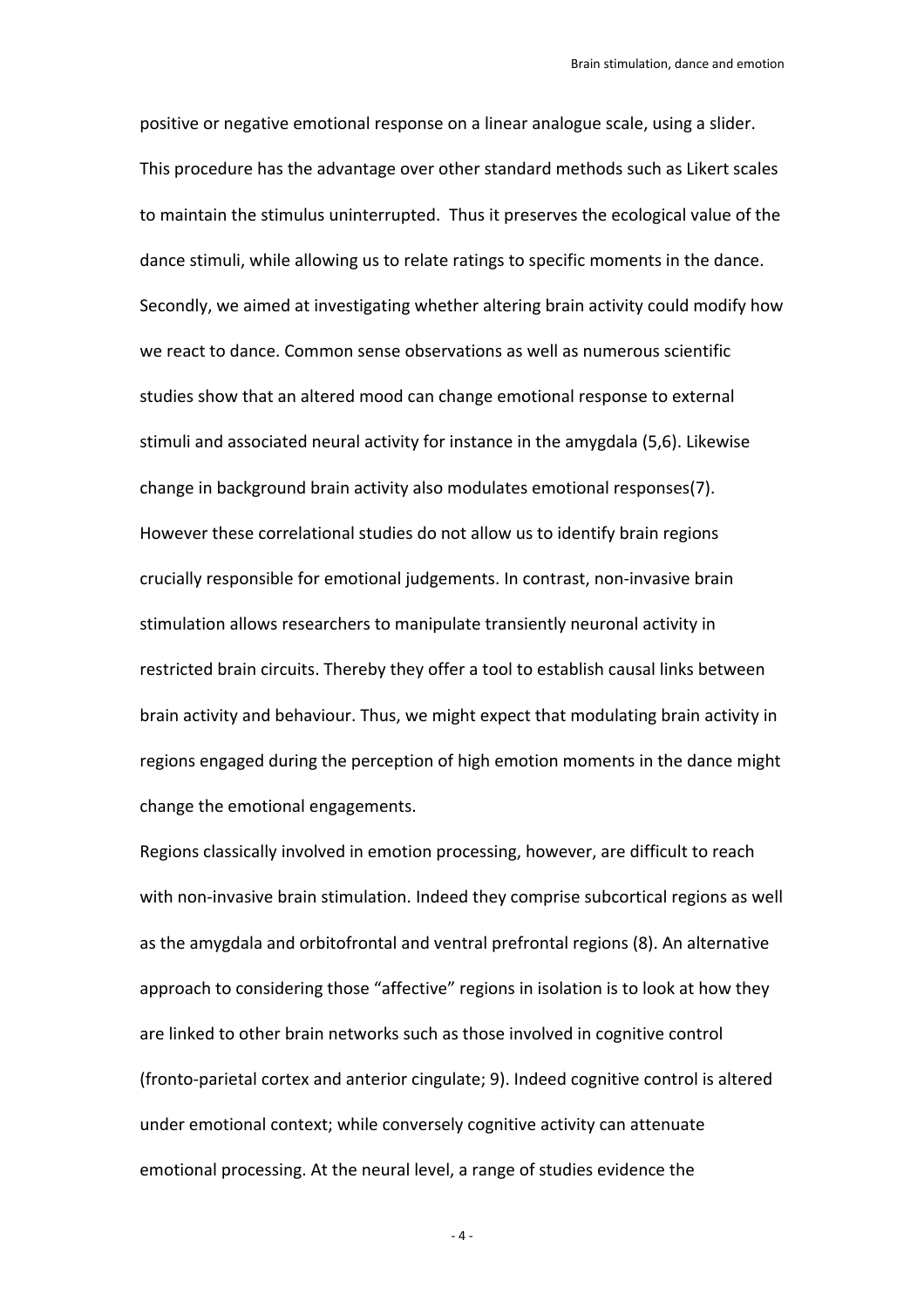intertwining between affective and cognitive brain circuits (review in 10). Using independent component analysis of meta‐data coming from over 8000 published experiments, Laird and al (11) observed that several independent component networks emerged. Some of them were related to emotional processing with no link with reasoning functions, while other networks were related to cognitive or perceptual functions with no connectivity with emotion/interoception. This can be related to brain imaging data showing that when fronto‐parietal cognitive control regions are active, affective regions are less active and *vice‐versa* (12; 13). Here, we were interested in identifying brain regions classically attributed to the affective or the cognitive brain networks that could be related to emotional effects of dance. With used fMRI to relate brain activity to the fluctuating subjective emotions while watching the dance piece. We then employed a perturbation approach targeting with transcranial magnetic stimulation (TMS) nodes identified in the fMRI study. We hypothesised that TMS should modulate the dynamic evaluation of the dance stimuli. More specifically it could be expected that inhibiting regions correlated to the strength of emotional judgement could reduce the range of ratings, while inhibiting circuits negatively correlated should increase it.

# **METHODS**

### *Stimuli*

The stimulus material was a contemporary dance with strong physical body movements, selected for its variability in emotional valence and intensity. The dance was performed by two professional dancers (one male and one female) on a dimly lit

 $-5 -$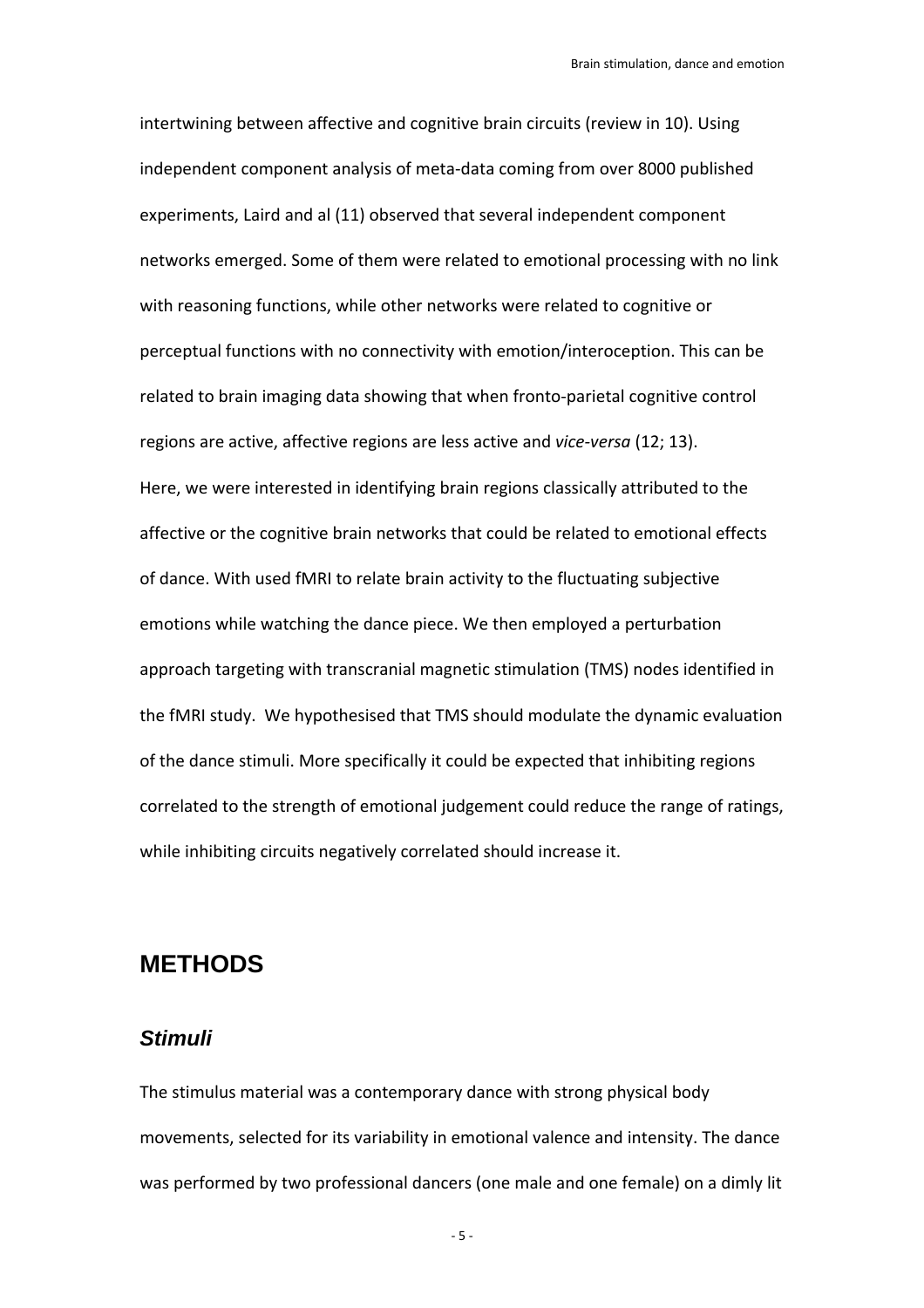stage. Three different sound tracks played in succession: breathing sounds of the dancers, techno and classical music. Cameras recorded the dance performance from different angles, and the video was edited by a professional. The duration of the video was 3 minutes 38 seconds. It can be seen at

http://www.watchingdance.org/research/Research%20activities\_RK/index.php (2nd video)

### *FMRI scanning*

The 16 healthy participants (8 Females, mean age 23) were naïve to the purpose of the study and had no experience in dance. The study was approved by the Ethics Committee of the Faculty of Information and Mathematical Sciences, University of Glasgow and subjects gave written informed consent before starting. Scanning was performed on 3Teslas‐Tim Trio scanner equipped with a 32‐channels head coil using integrated parallel imaging techniques (IPAT factor: 2). We acquired whole-brain echo-planar functional images (echo-time 30 ms TR 2sec, 3x3x3mm3 voxels) while participants passively watched, through a mirror, the dance video back‐projected to a screen behind the scanner. Subsequently a high-resolution structural image was acquired with a 3D ultrafast gradient-echo sequence (ADNI MPRAGE 1 mm<sup>3</sup> resolution) for spatial localisation of brain activity.

## *Emotion rating*

After the scanning session, subjects were taken to another room and the dance video was re‐shown to them. This time an analogue scale was displayed on the right side of the video while the dance was played. Participants were instructed to use the mouse to move a cursor on a vertical line in order to indicate their emotional

‐ 6 ‐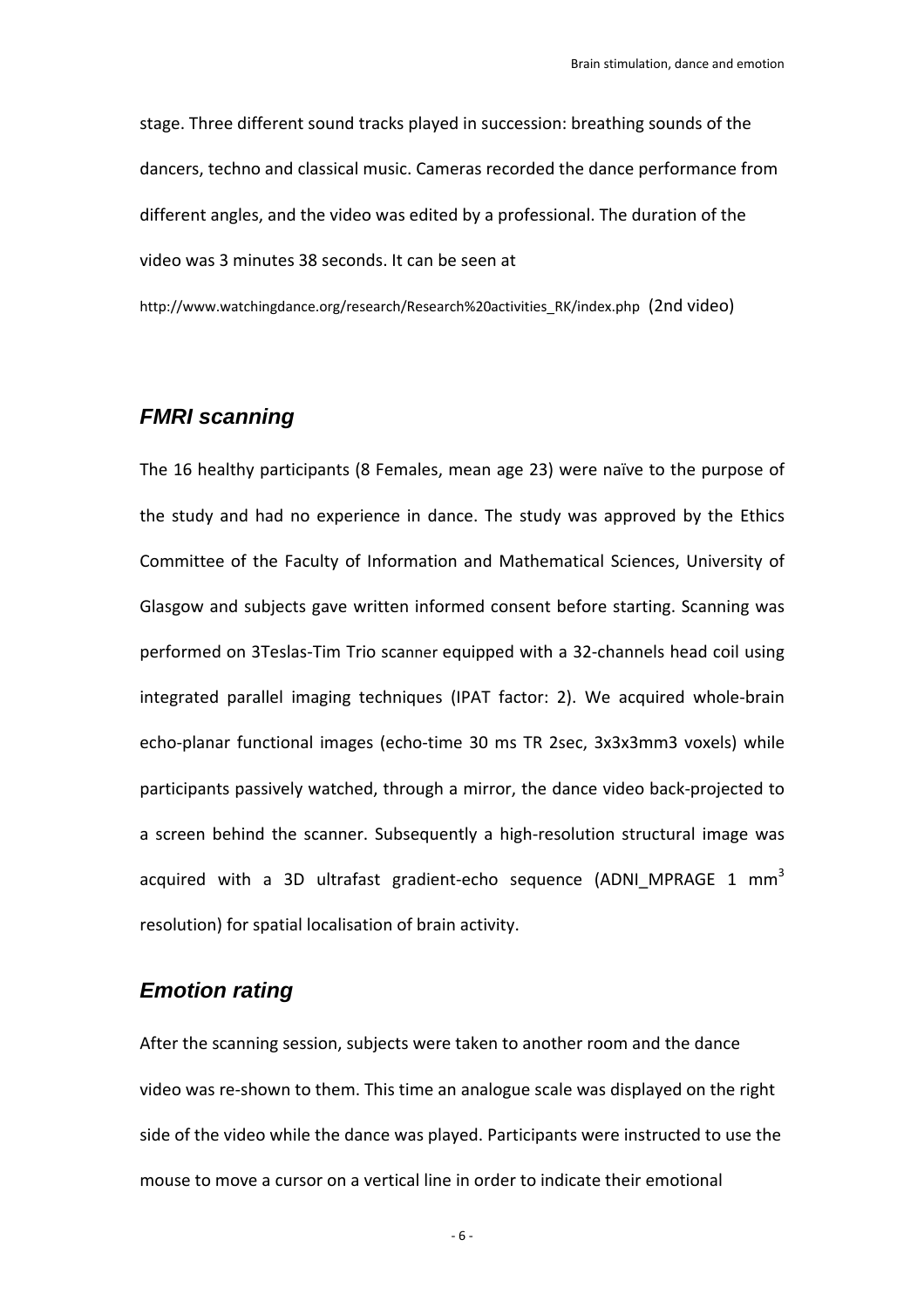response to the dance performance continuously as it unfolded. The upper part of the scale indicated positive emotional feelings and the lower part negative. The ratings ranged from ‐250 to +250 but only the zero point was shown in the middle of the slider. Subjects were instructed to make their ratings as close as possible, in accordance with their experience during scanning. Data was sampled at 33Hz. We chose to use retrospective emotion rating rather than online rating to avoid contaminating emotion responding during the first viewing with a concurrent task of analysing and summarizing this response on a scale. Research in social science, arts audience or psychology indicates the advantage of this approach and the validity of the *a posteriori* rating as a proxy of the initial experience (14, 15). For example Goldin and al (16) found that, when participants were asked to rate their emotional response to films twice, the correlation between the two time points was 0.95.

## *FMRI analysis and results*

We performed two separate analyses. First to look at brain regions related to valence judgements we used the original data. Second to look at brain regions related to intensity judgement, i.e. high or low emotional engagement either positive or negative, we used the absolute values of the ratings. In both cases the time‐series were normalized into Zscore and resampled to 2‐seconds time‐bins (using Matlab signal processing toolbox) to match the fMRI time‐series, and then used individually as regressors in the analysis of brain imaging data. After standard preprocessing of the brain images (motion correction, spatial smoothing slow drift correction in Fsl software package) individual models were estimated in a voxel‐ based regression analysis where individual regressors were convolved with a gamma

‐ 7 ‐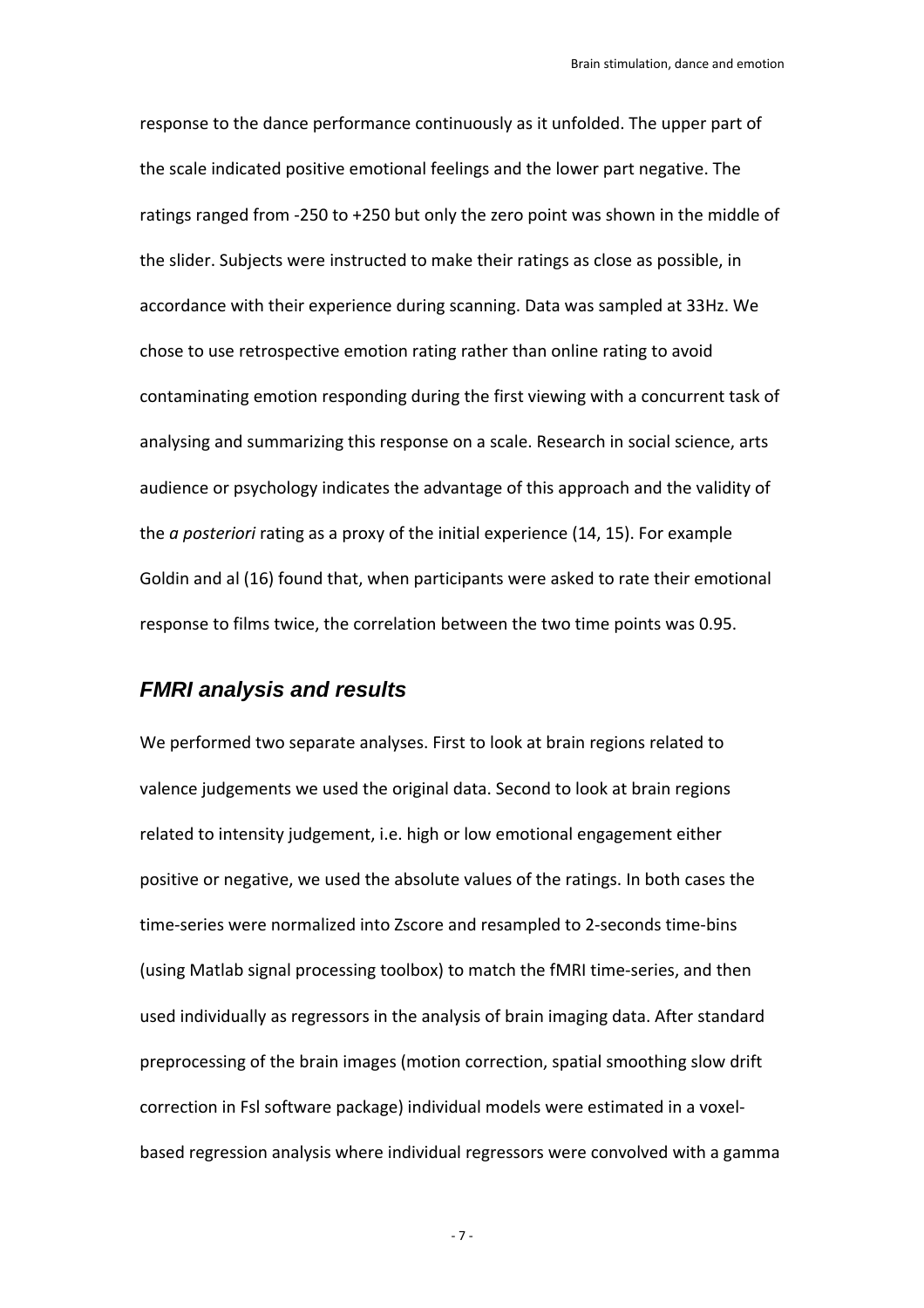function (17). Those parameter estimates maps were transformed into MNI space using FLIRT (18) and entered into a mixed-model second-level group analysis using FLAME stage 1 with automatic outlier detection (19). Statistic maps were thresholded using clusters determined by Z>2.3 and a (corrected) cluster significance threshold of P=0.05 (20). We looked at both positive and negative correlations. In the "valence" analysis, we observed no significant positive correlation. We observed significant negative correlation in bilateral occipito‐temporal (MNI coordinates at maximum: *x=*49 *y=‐*72 z=5, *z=*‐5 Z= 4.78; x=‐20 y=‐100 z=‐8 Z=4.68) and fusiform cortex (*x=*42 *y=*‐66 *z=*‐14 ;Z=4.14). In the "intensity" analysis (absolute value of rating used as predictors), we observed positive correlation in visual cortex only (*x=14 y* =‐96 *z=* 8; Z=4.12; *x=‐10 y* =‐96 *z=* 8; Z=3.76). Negative correlation was observed in occipito‐temporal and fusiform cortex (*x=‐30 y* =‐58 *z=* ‐16; Z=3.78; *x=*40 *y=‐*66 *z=‐*14 Z=3.62); as well as in the right parietal cortex (max *x=*26 *y=*‐56 *z=*42 Z= 3.05; See Figure 1B). Utilizing a threshold of p<0.001 uncorrected, without cluster threshold, additionally revealed a peak in the left parietal cortex and in the right dorsolateral prefrontal cortex (*x=*28 *y=*10 *z=*58) and a bilateral precentral region probably corresponding to frontal eye fields.

## *Analysis of the parietal peak*

The significant negative correlation between subjective affective ratings and activity in the posterior parietal cortex is reminiscent of reports of decreased activity in "cognitive‐control" regions during emotional perception (see introduction, 12; 21). We thus characterized this region further using meta-analytical tools. We searched the Brain Map database (22) for experiments reporting activation in a 1000 mm<sup>3</sup>

‐ 8 ‐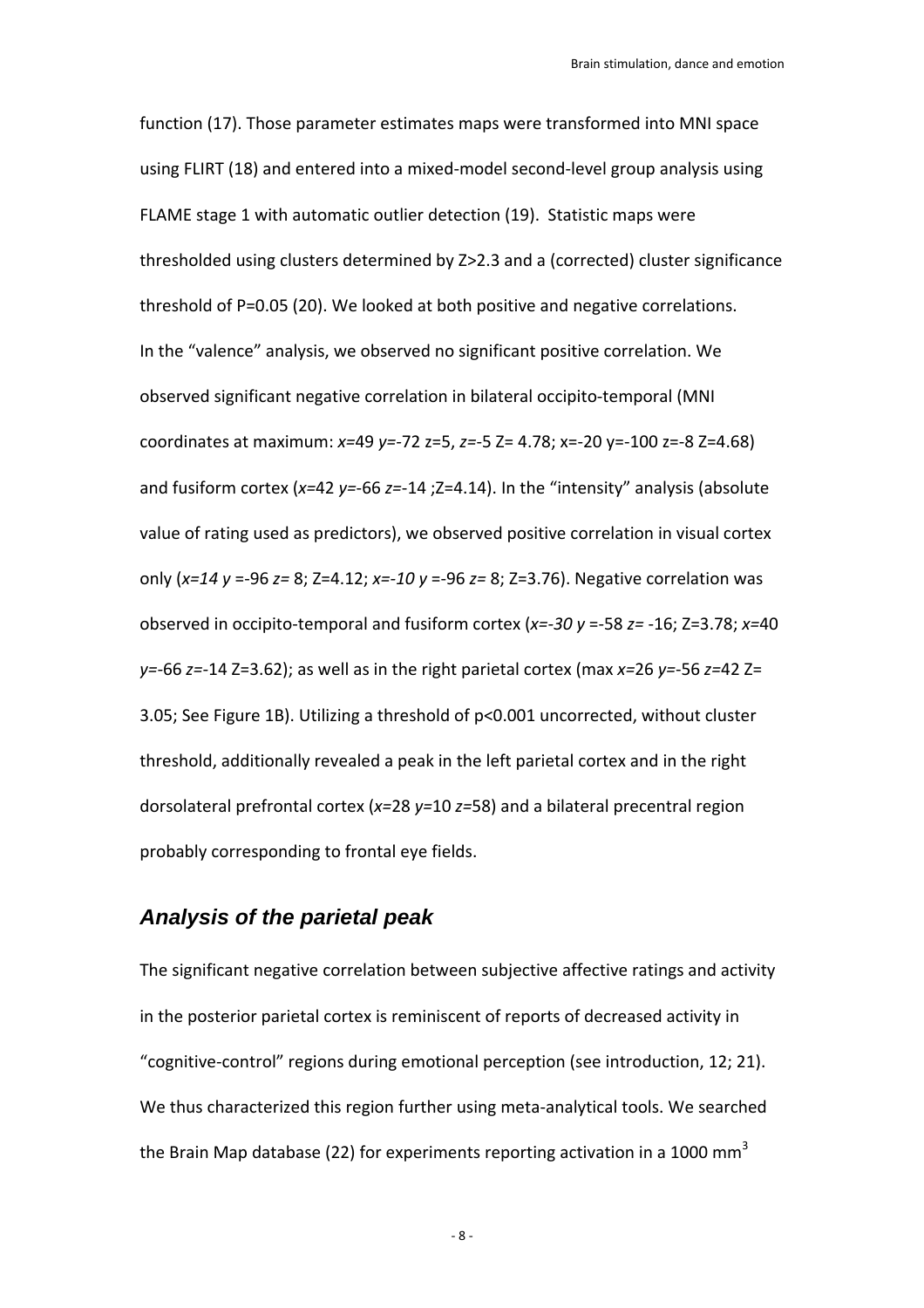region around the peak (*x=*26 *y=*‐56 *z=*42). This database archives a large number of brain‐imaging results in the form of 3D standard coordinates alongside metadata such as subjects, tasks, experimental parameters. It contains over 10000 experiments classified into 83 paradigm‐classes regrouped into five domains: Cognition, Emotion, Action, Perception, Interoception (see http://brainmap.org/scribe/index.html) . Our search revealed 259 experiments: the majority of them (64 %) belonged to the Cognition domain, 15% to Action, 28 % to Perception and 2 % to the Emotion domain. The most represented task was the n‐ back task, a paradigm that assesses working memory and accounted for 24 experiments (see Figure 1C). Thus this confirms that this region, which is more active when the subjects feel neutral emotionally than when they feel engaged positively or negatively, belongs to the "cognitive" brain network and not the "affective" one.

#### [PLEASE INSERT FIGURE 1 ABOUT HERE]

### *TMS experiment*

Eighteen different healthy participants (8 Female, average age 28.7 +/‐ 10 SD) took part in this experiment. All reported having no experience in practicing dance and watched dance only in rare occasions. Each participated in two TMS sessions, one for parietal TMS and one for a control TMS (vertex stimulation), with the order counterbalanced across participants. Both sessions took place on the same day separated by at least 40 minutes. First we identified the targets for TMS using frameless stereotaxy (Brainsight, Rogue Research inc). The standard coordinates

‐ 9 ‐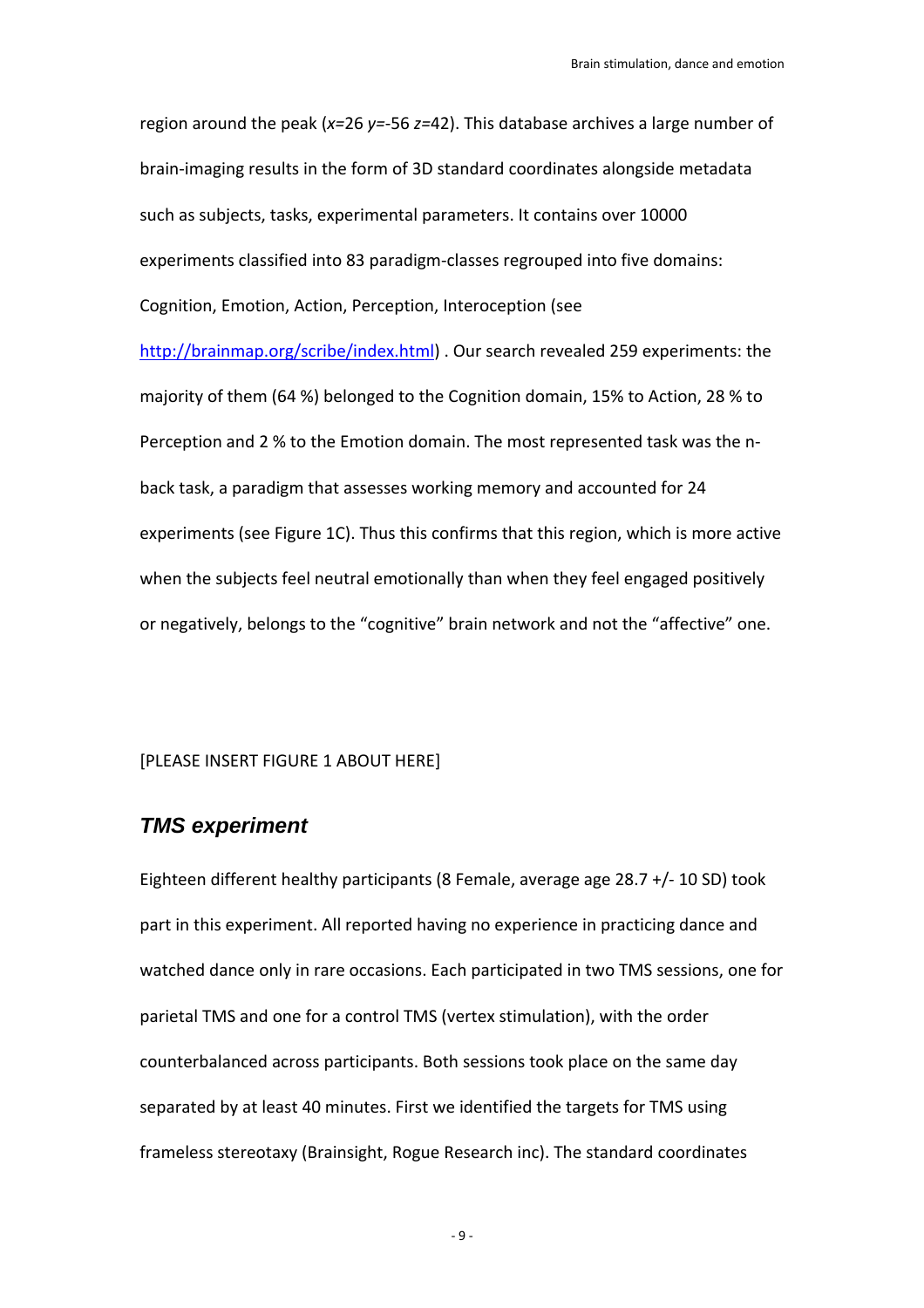identified in the fMRI experiment (*x=*26 *y=*‐56 *z=*42) were converted into each individual's MRI native space using FLIRT. Then we applied TMS for 15 minutes at 60% of maximum stimulator output, while continuously monitoring coil position and eventually adjusting it. Stimulation was delivered by a Magstim rapid‐2 stimulator (Dyfed, Wales) through a 7‐cm diameter figure‐of‐eight coil. Participants wore commercial earplugs to protect their hearing.

After the stimulation, subjects moved to a nearby desk and completed the judgement task in the same way as described for the fMRI experiment. First they practiced for one minute on an unrelated dance video. This practice ensured that they understood the task. Also experiments in motor cortex have shown that sometimes effects of stimulation are stronger a few minutes after the end of the TMS session (e.g 23).

Immediately after, they filled a short questionnaire asking to rate, on 5‐points Likert scales, their present emotional states and to which extent it was related to the dance movements or to the music. In addition we asked them to explain briefly what they had judged the most positive and the most negative and why.

### *Analyis of TMS session data.*

We employed methods commonly used to analyse continuous ratings (15).

#### **(i) Analysis of the entire rating.**

We computed the mean and standard deviations of the individual time‐series and compared those for the control and the parietal TMS conditions. Increase in mean would reveal globally more positive judgement. Increase in variance would indicate

 $-10 -$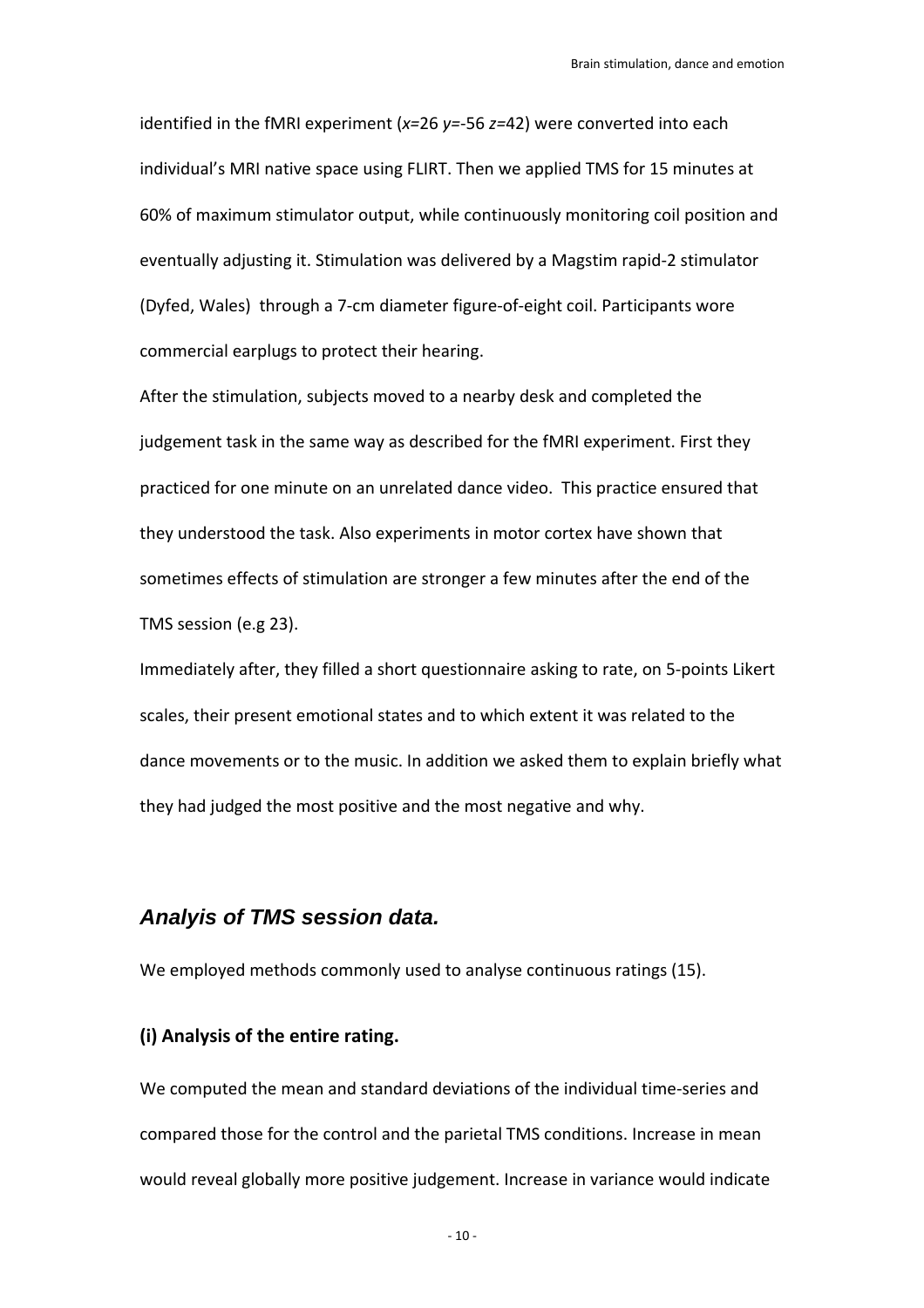that an individual tend to use more extreme points of the scale, while a decrease in variance will indicate more constant emotion. To assess changes absolute intensity we repeated the same analysis on rectified time series.

In addition we computed the "Emotional Bandwith" , an entropy measure derived from information theory which quantifies the informational complexity of ratings. It is equivalent to measuring the number of levels effectively utilized on the rating scale. Increase in entropy would reveal globally higher emotional response. As described in Lottridge and Chignell (24), we divided the entire rating scale (‐250 250) into 50 bins of 10 points. For each of this bin we computed the proportion rating points falling into this bin and multiplied it by its neperian logarithm.

Entropy =-  $\sum p(x_i) \log_2 p(x_i)$ ; Emotional Bandwidth =  $2^{\text{entropy}}$ 

Increase in emotional bandwidth will indicate increase in the emotional engagement with the stimulus.

We ran a separate analysis of variance for each of these measures (mean, variance and emotional bandwith) to compare their values in the two TMS conditions (repeated factor). To take into account the effect of exposure we also added a between‐subject factor to compare the TMS effect in the group of participants who received parietal TMS first with those who had control TMS first.

#### **Time‐wise analysis**

Finally, to test whether TMS had an effect at any specific moment of the dance, we adapted analyses used in event‐related electroencephalography (26). First, to smooth the data and limit computation, we resampled data into 722 time-points (using Matlab resample function with decimation by factor 10). Then, at each time‐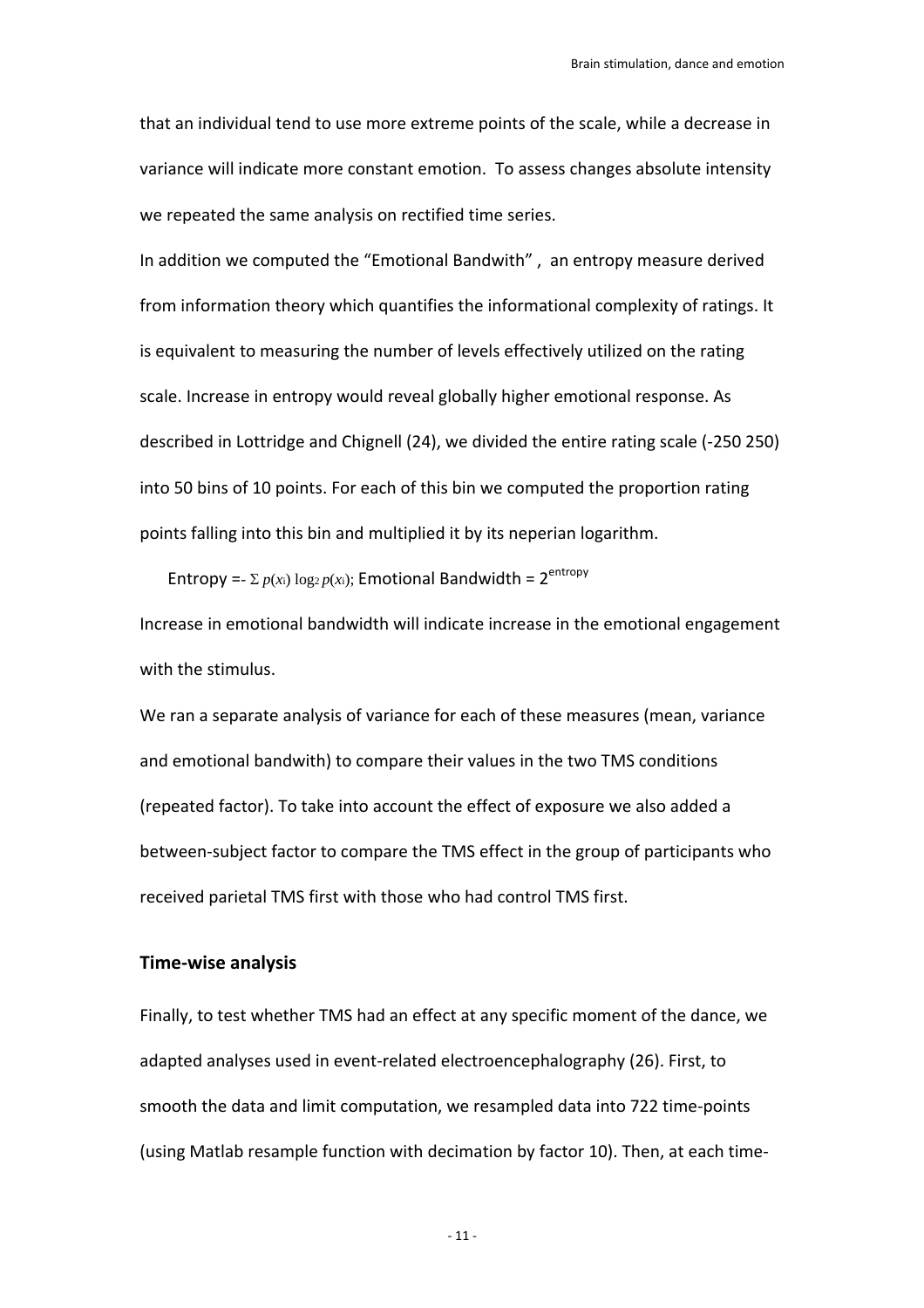point, we calculated the difference between judgement in the control condition and judgement in the parietal-TMS condition in each participant and then we computed a paired t-test across the eighteen participants. To assess at which time points the tvalue was significantly different from 0, we built a distribution of t‐statistics by randomly permuting the sign of the t-values (under the null hypothesis the values obtained for each subject are interchangeable and thus the sign of the difference is also changeable). For each permutation we extracted the maximal t‐value (Tmax) across the time‐series. We built a distribution of Tmax for 10000 permutations. To conduct two‐tail tests while controlling for multiple comparisons we determined the t-values that cut the Tmax distribution at 0.025 on each tail and compared each of the 722 values of the original t-test to these values to determine significance at p<0.05. In addition we repeated the procedure to compare the groups of participants who had parietal TMS in the first or second session and assessed whether the effects qualified as significant were higher than those due to multiple exposures.

# **Results:**

Data from two participants had to be excluded due to technical errors during rating‐ data recording. Rating data in the TMS experiment are thus reported for sixteen participants (8 females).

#### **Ratings.**

As can be seen on figures 1 and 2A, the ratings obtained in the group of participants in the fMRI experiment and those obtained in the group of TMS participants were

 $-12-$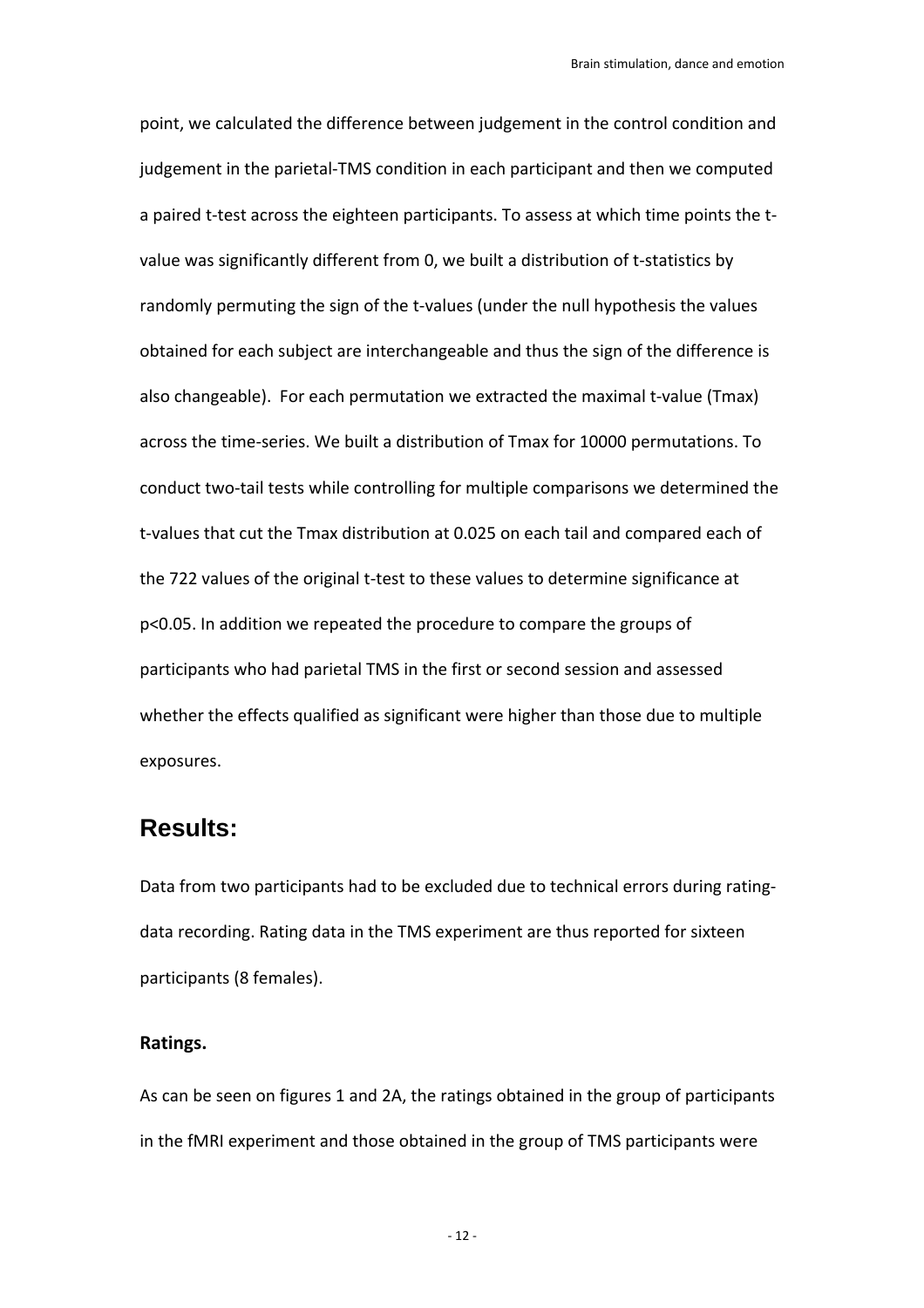alike. Despite some interindividual variability, a general pattern emerged with globally the first half being linked to negative emotion and the second half to positive emotion, with higher ratings on the positive side of the scale. In the average and in most individual participants, clear transitions could be observed at the moment of the changes in music.

#### **Effect of TMS on global measures:**

We observed no effect of TMS condition on the global average or variance of raw data, nor global average of absolute data, nor emotional bandwith (paired t‐tests all p>0.3). There was also no effect of order of viewing nor interaction between TMS condition and order.

#### **Time‐specific analysis:**

This is displayed on Figure2. We identified only one segment for which the emotional judgement significantly differed after parietal compared to control TMS, independently of stimulation order: the positive judgement occurring in the last third of the dance‐video was rated as eliciting more positive emotion after parietal TMS. It is in this part of the dance‐video that the music changes to classical music.

#### *Questionnaires analysis*

We observed no difference between the mood ratings between the two sessions (related‐samples Wilcoxon signed ranks test, p>0.256). Also subjects did not change their judgement of how the music ( $p=1$ ), the movement ( $p>0.29$ ) or the dance in general (p>0.40) influenced how they felt. The analysis of the open questions asking them what in the dance made them feel positive or negative revealed recurring

‐ 13 ‐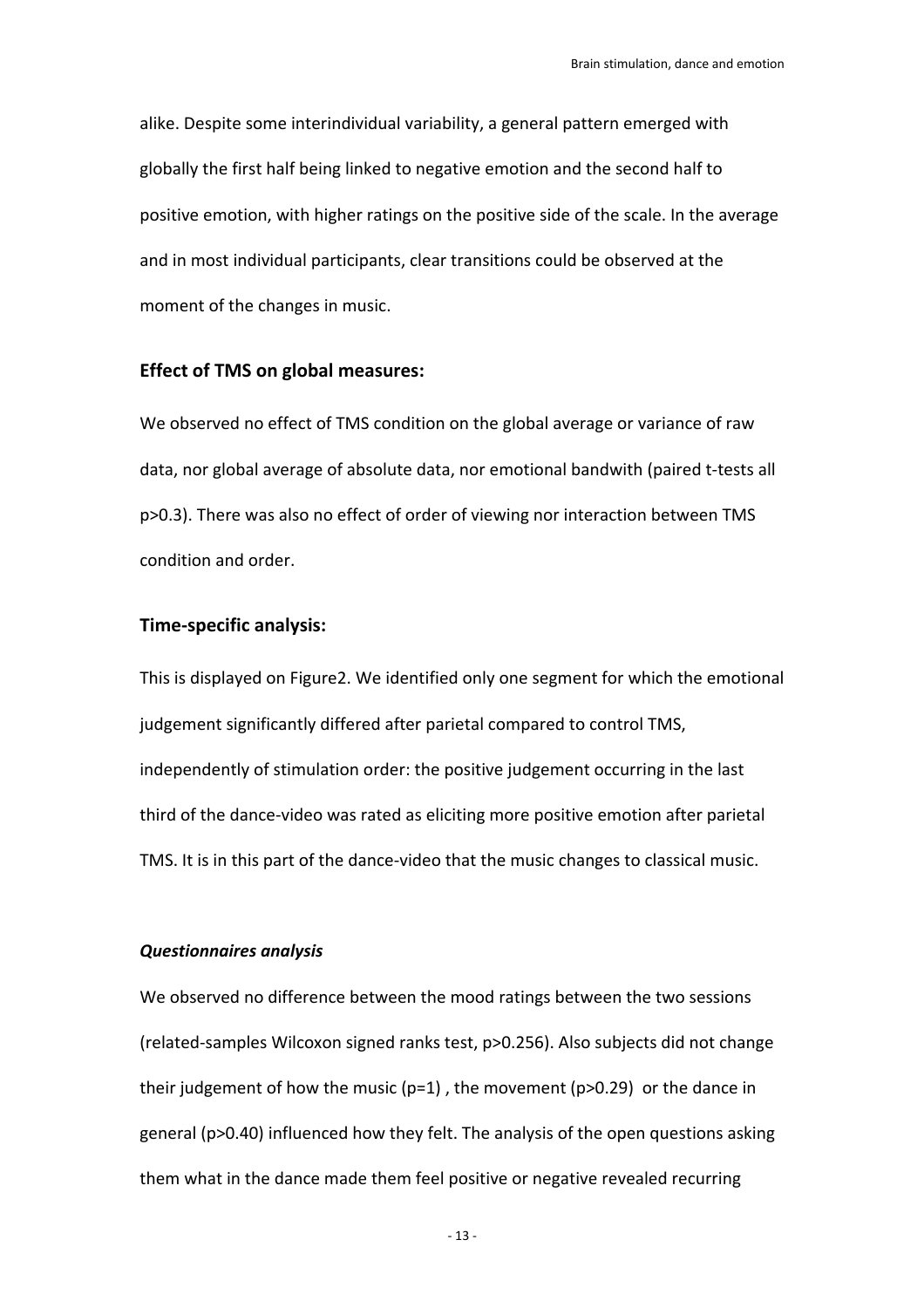references to the music, to the interaction between the two dancers and to the synchronicity between movement and music or fluidity of the dance. Those were different between the two conditions, however. Music was reported as a determining factor by half of the participants indifferently in both TMS conditions. Interaction was mentioned by 10 participants in the control condition and 13 in the parietal TMS condition ( $\chi^2$  =2.025, P>0.15). In contrast synchronicity or fluidity of movement and music was mentioned significantly more often after the parietal stimulation (13/18=73% against 6/18= 33% in the control condition,  $\chi^2$ =12.25, p<0.001). Thus, after parietal rTMS, participants attributed their subjective ratings more to the perceived harmony between movement and music.

[PLEASE INSERT FIGURE 2 ABOUT HERE]

# **DISCUSSION**

Using fMRI we identified a region in the right posterior parietal cortex whose activity was negatively correlated with the dynamic emotional reactions of participants while they watched a dance video. Our main finding is that modulating this brain region artificially, by means of offline non‐invasive brain stimulation, changed the subjective emotion rating for specific moments in the dance. We discuss this result in relation to the role of the parietal cortex in the interaction between perception, cognition and emotion. We also discuss more generally the advantages of using naturalistic stimuli in Cognitive Neuroscience as well as potential applications of non‐ invasive brain stimulation in the field of neuro‐aesthetic.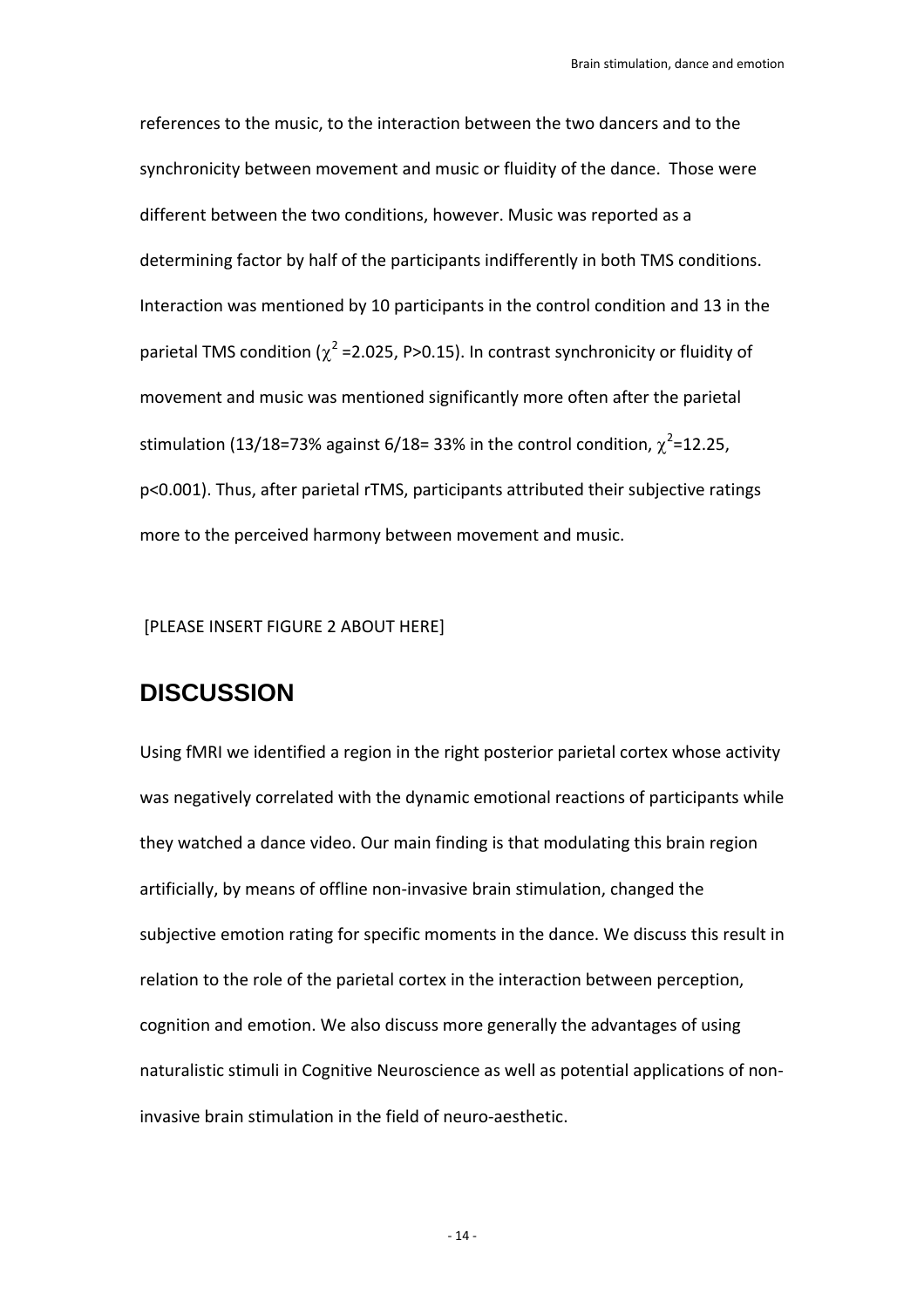### *Parietal TMS and subjective emotion perception in dance.*

Most brain‐stimulation studies of emotion focus on the prefrontal cortex: A wealth of fundamental and clinical investigations has demonstrated that changing the excitability of the dorsolateral prefrontal cortex improves mood and depression symptoms (rev. in 27; 28). TMS over the medial prefrontal cortex has also been shown to impair processing of negative facial expressions (29; 30) and TMS over the inferior frontal cortex impairs emotional prosody perception (31). Those studies in general consider emotion processing in isolation of other functions. Yet a growing number of theoretical and empirical work points towards the intertwined neural control of emotion and cognition (9). While in specific contexts, like in presence of threatening stimuli, emotion and executive control can enhance each other so as to focus resources on reaction, in other contexts both range of processes can compete. In particular, seminal (12) and more recent (e.g. 21; 13) studies evidence an interaction between regions involved in executive or cognitive control (dorso‐lateral prefrontal cortex, dorsal anterior cingulate, parietal cortex) and regions involved in emotion processing and perception (amygdala, rostral anterior cingulate, orbito‐ frontal cortex), such that the former are less active when the latter are engaged and *vice versa*. This also illustrates the interest of looking at "de‐activation" or negative correlation when exploring functional networks with brain imaging (32). We set the present study in this framework and, guided by our fMRI results, focused on one particular node of the executive control brain network located in the posterior parietal cortex. Interrogating the BrainMap database confirmed that the region we identified and targeted with TMS belongs to a network reliably activated during mental processes required in working memory, verb generation, response selection

 $-15 -$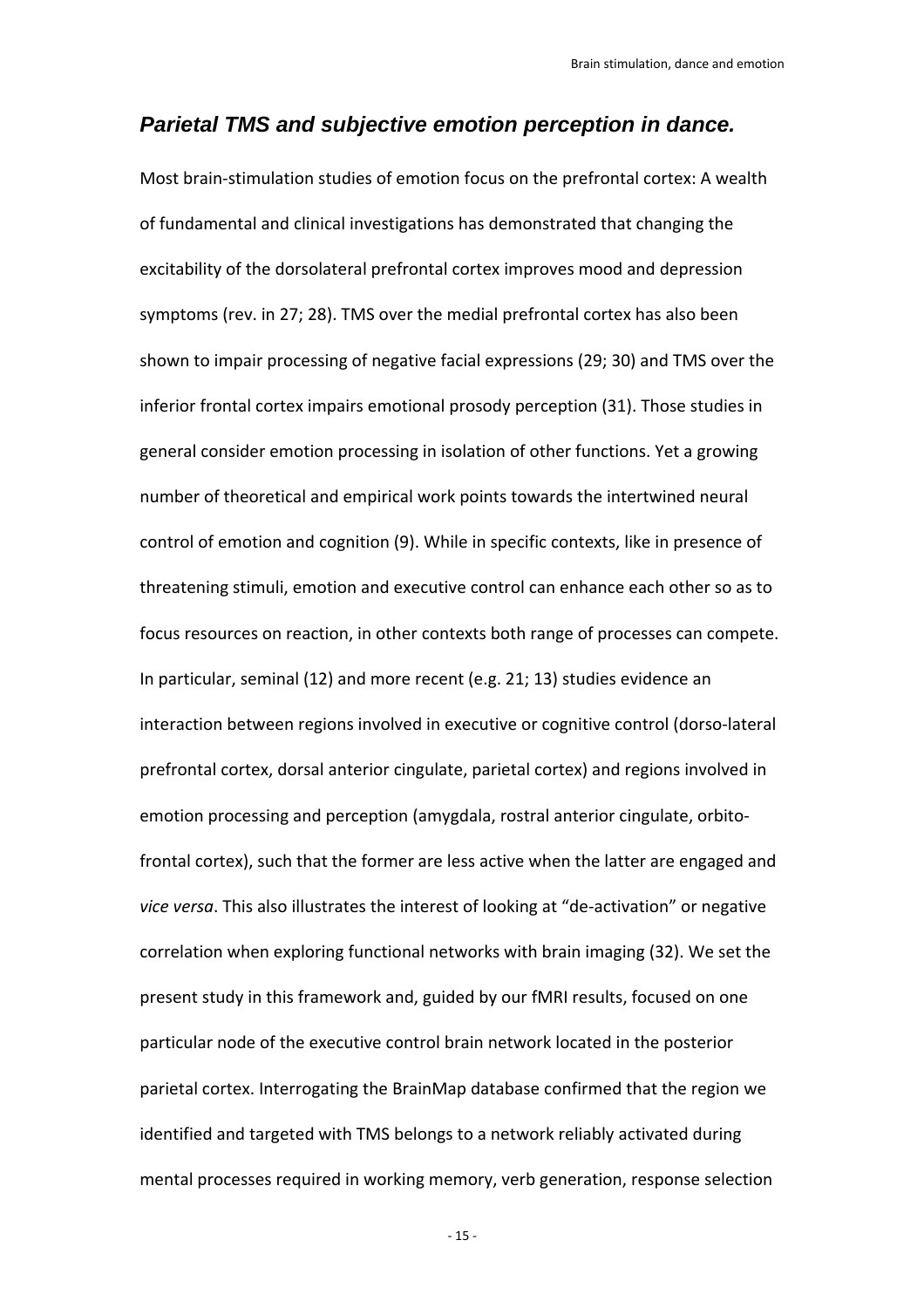or high‐level visuo‐spatial tasks. Previous brain stimulation studies have also shown that interfering with this region impairs cognitive tasks such as working memory (33; 34). On the other hand, enhancing the activity of this and adjacent brain areas by cathodal transcranial direct current stimulation can improve cognitive functions such as numerical learning (35). We are not aware of any brain stimulation study having investigated the role of posterior parietal cortex in emotion processing. Our results are in line with the competition model outlined above, which suggests that a disruption of this parietal region involved in cognitive control, will "free" resources for emotional processing. In other words, inhibiting the parieto-frontal executive control system could reduce the more cognitive processing of the dance watched (such as expectancies, judgement of the quality of movement, action observation mechanisms) and thereby exacerbate more automatic emotional evaluation. This in turn could explain the higher ratings we observed after parietal rTMS. Our data, however, don't show a general effect on emotion during watching dance: the mean ratings over the entire performance were similar across the two TMS conditions, as was the number of periods rated as eliciting positive or negative emotion or the range of emotional rating used. This was further corroborated by the questionnaire data, which did not reveal any significant different affective judgement between parietal and control TMS. Thus unlike rTMS of dorso‐lateral prefrontal cortex, rTMS of the right posterior parietal cortex doesn't seem to influence general affect or mood.

In contrast we observed an effect specific to the aspects of dance that were rated as triggering the highest (positive) feeling: following parietal rTMS, they were rated as even more positive. This indicates that the reaction to events triggering positive

 $-16-$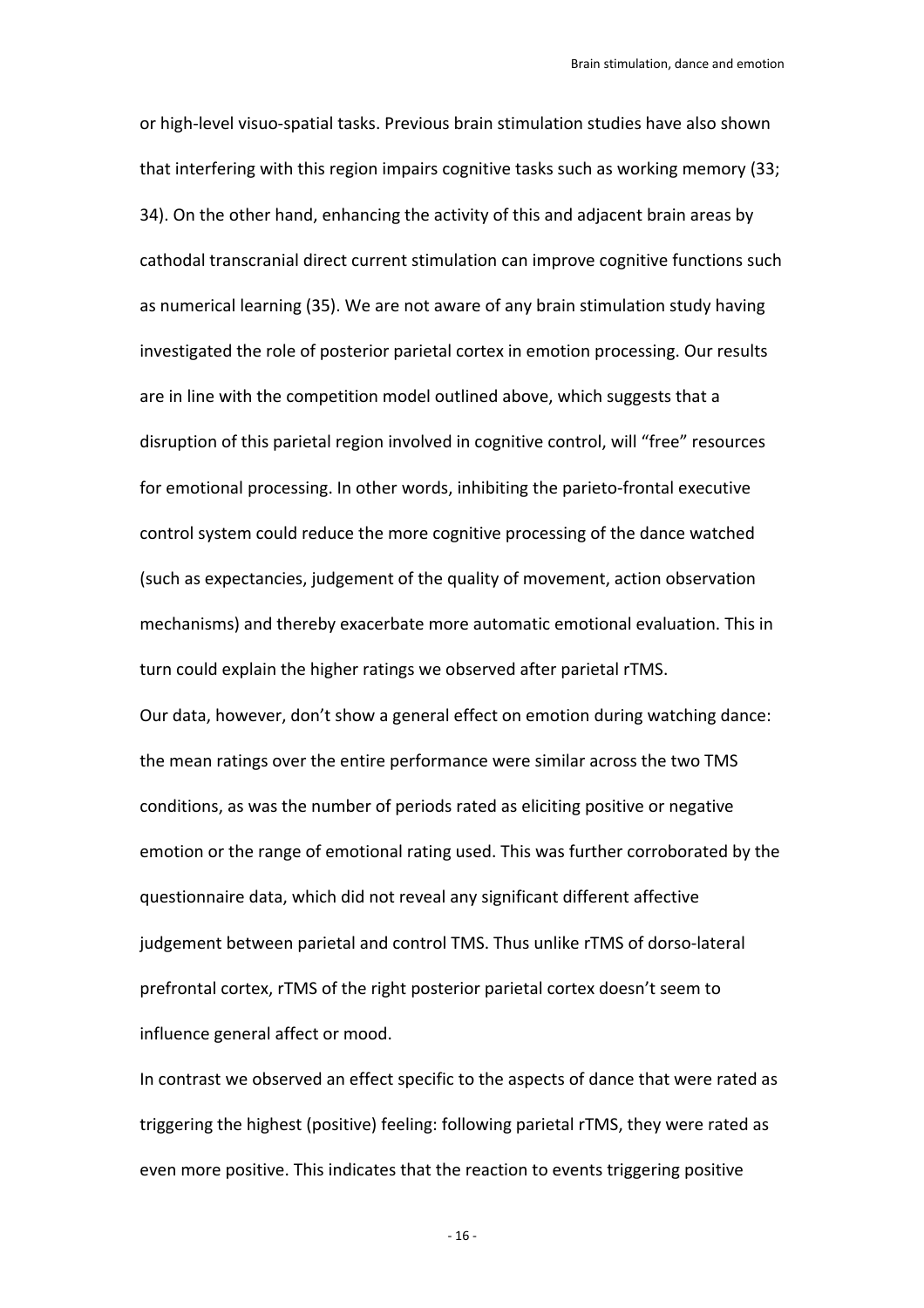emotion can be enhanced when the right posterior parietal cortex is less active, suggesting more sensitivity to emotional context. Facilitation resulting from disinhibiting interactions between different processes through TMS has been described in a variety of situations: for instance aspects of visuo‐spatial attention can be facilitated with TMS (rev in 36); Mullin and al (37) recently showed that rTMS applied over the lateral occipital cortex impaired object categorization but facilitated scene detection. Our result thus adds to this body of experiments that indicate indirect release of resources by using inhibitory brain stimulation; It also shows a context‐specific effect of TMS (38). Indeed, the effect was observed for the positive segments of the dance only. This could be related to the approach/avoidance model of emotion representation in the brain, which posits that both kinds of emotion are processed by evolutionary distinct brain circuits (10). Interestingly a recent study showed that rTMS of another regions important for action perception, the posterior superior temporal cortex, had facilitatory effect of emotional body postures perception, but for threatening stimuli (44).

### *Possible link with parietal sensory representation functions.*

In addition to its involvement in executive function, the posterior parietal cortex has been repeatedly related to higher perceptual functions linked to action control, like intersensory integration (39 ;40), and own and others body representation (45,46). Thus, alternatively, the specific change we observe could reflect an effect on these other functions which in turn would alter emotion perception. First rTMS on the parietal cortex could affect the perception of synchronisation of dance and music. This is suggested by the questionnaires where many participants mentioned the

 $-17 -$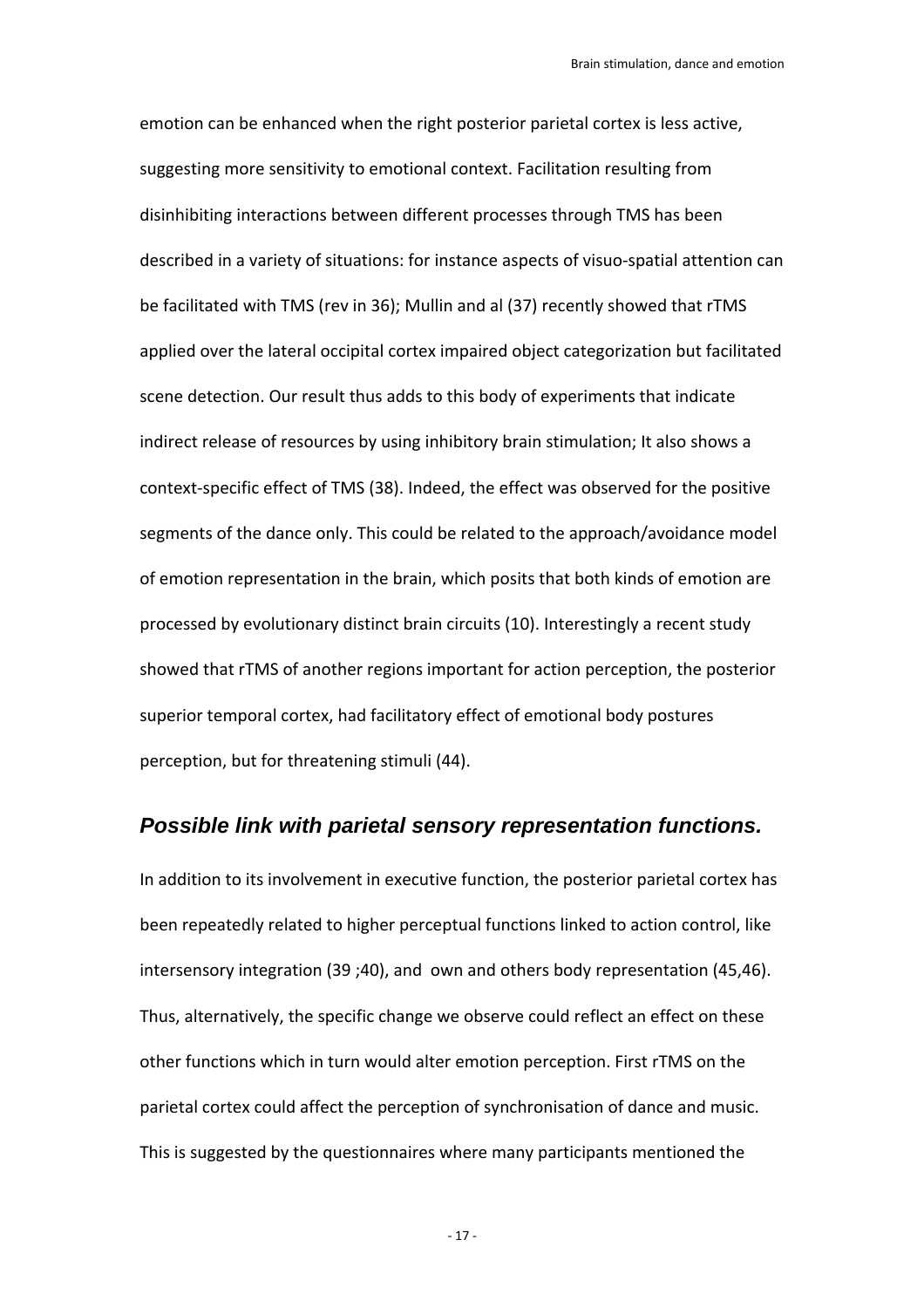perception of fluid movements well synchronised to music as determinant for their affective reaction. The neural noise induced by rTMS may have increased the threshold for dyssynchrony perception and thereby increased the fluidity perception resulting in enhanced positive feelings. Further, more focused, experiments should be designed to explore this possibility.

Along the same line of reasoning one could also argue that the effect on emotion is the consequence of an effect on body perception. This is suggested by the qualitative questionnaires that indicate that moments perceived as more negative looks like exercise or difficult movements to execute. Maybe adding noise to the body schema representation may help a more aesthetic and less physical effect of the dance in those inexperienced spectators. It would be interesting to conduct experiments to test this hypothesis.

In sum, our data highlight the key role of the posterior parietal cortex mediating emotional perception, which is in line with the functions of this region in integrating various sensory and representational and action signals.

# *Emotion, art and the brain: non-invasive brain stimulation and neuroaesthetic*.

Our study further demonstrates that neuroscience methods can be applied to dance study and therefore adds to the corpus of neuro‐aesthetic research, which explores the relationships between art and the brain (41). A previous study has shown that aesthetic preference for dance postures could be diminished after rTMS of body‐ sensitive extrastriate cortex and enhanced after rTMS of the ventral premotor cortex, a region involved in action perception and execution (42). Also the focus is slightly

‐ 18 ‐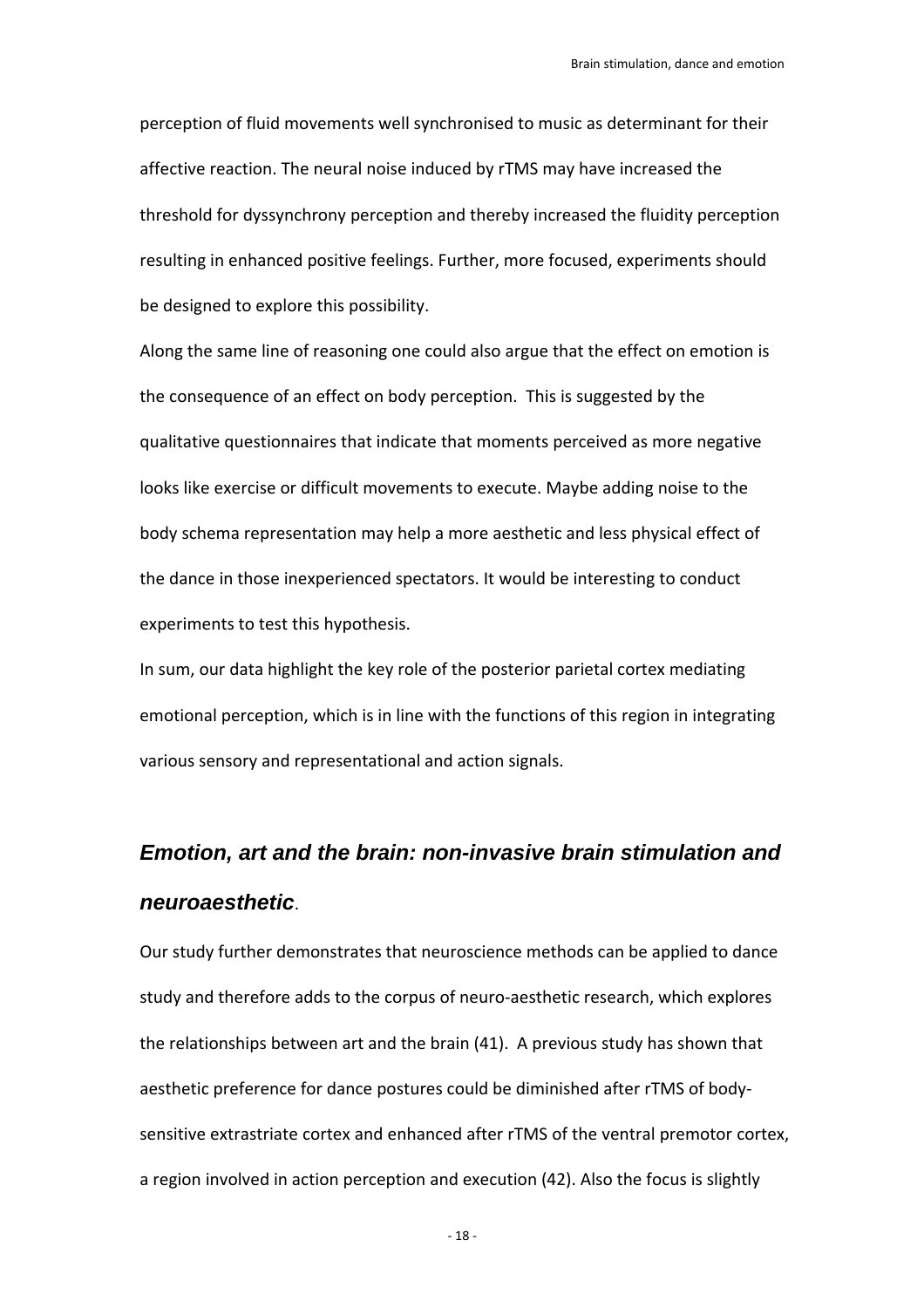different in their and our study (aesthetic judgement *vs* emotional judgement), as well as the stimuli (discrete *vs* continuous), both converge in showing that modulation in brain activity can alter subjective appreciation of art. Our study also illustrates the benefit in combining different approaches, namely continuous ratings, functional MRI, meta‐analysis, and brain stimulation to address complex interdisciplinary questions experimentally.

More generally this exemplifies how non‐invasive brain stimulation can be applied in interdisciplinary research (43). Contrary to other brain imaging studies that have been used in neuro‐aesthetic investigations, brain stimulation allows us to draw causal inferences between the functional integrity of specific brain regions and the way spectators react to art. These forms of experiments can serve as bases for building new bridges between scientists and choreographers; they can help understanding what emotional messages are conveyed by dance and how they are perceived.

### *Conclusion*

In conclusion, our data show that rTMS applied over the right posterior parietal cortex enhance positive judgement of the dance segments that elicit the most positive emotions, without changing the general mood of participants. Perhaps positive valence stimuli are perceived as more intense when we don't think about them. Further studies are ongoing to explore the roles of cognitive processes and emotional processes in watching dance. Ultimately this has implications for understanding emotion regulation as well as emotional reaction to art.

‐ 19 ‐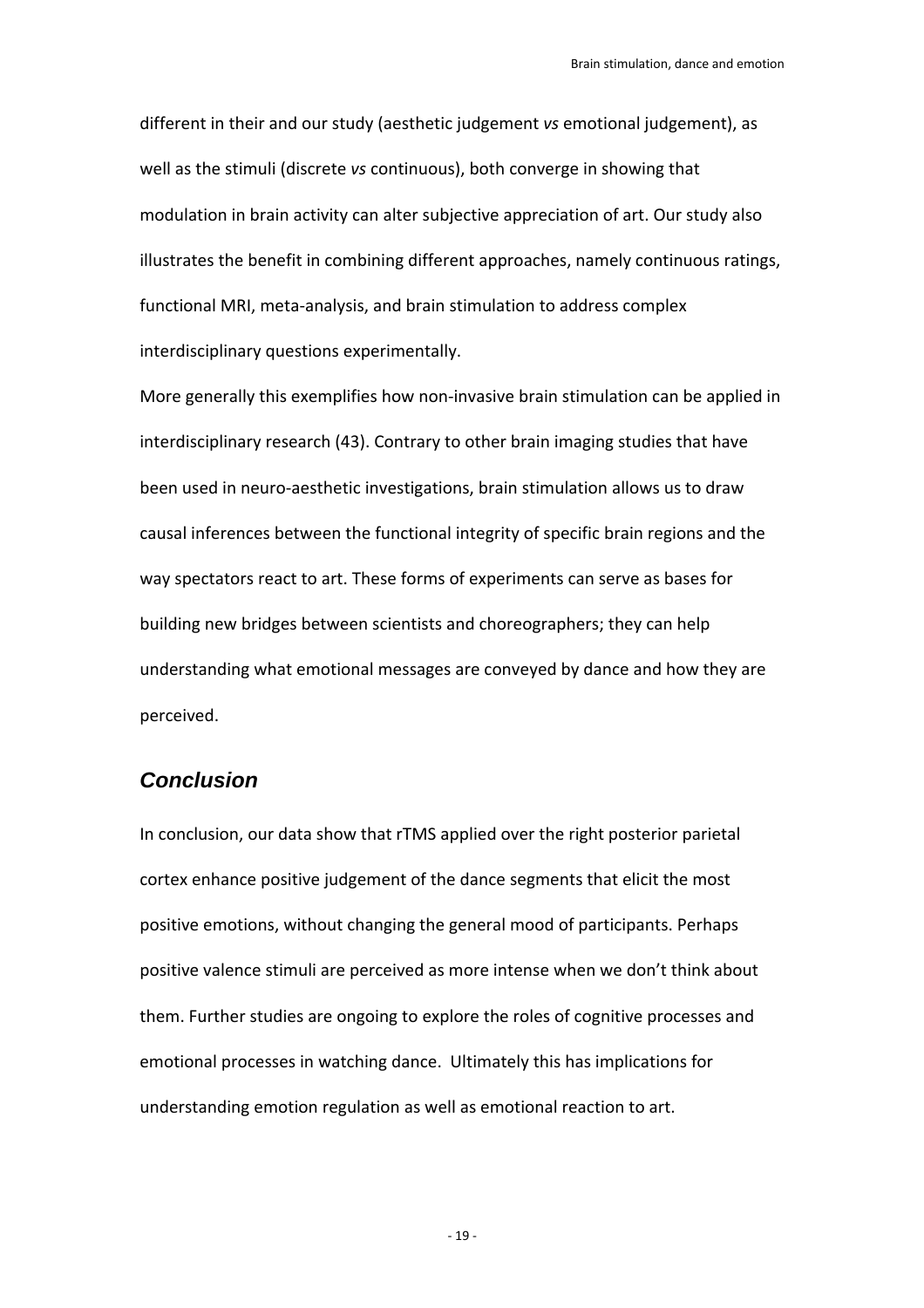# **Acknowledgements.**

This work was supported by a research grant from the UK Arts and Humanities research council (AHRC AH/F011229/1).

We thank Corinne Jola, Phil McAleer, Matthew Reason, Dee Reynolds and Larissa Szymaneck for their help in designing or conducting the experiment, as well as the Rosie Kay Dance Company (www.rosiekay.co.uk) and Ilka Schulz for stimuli production.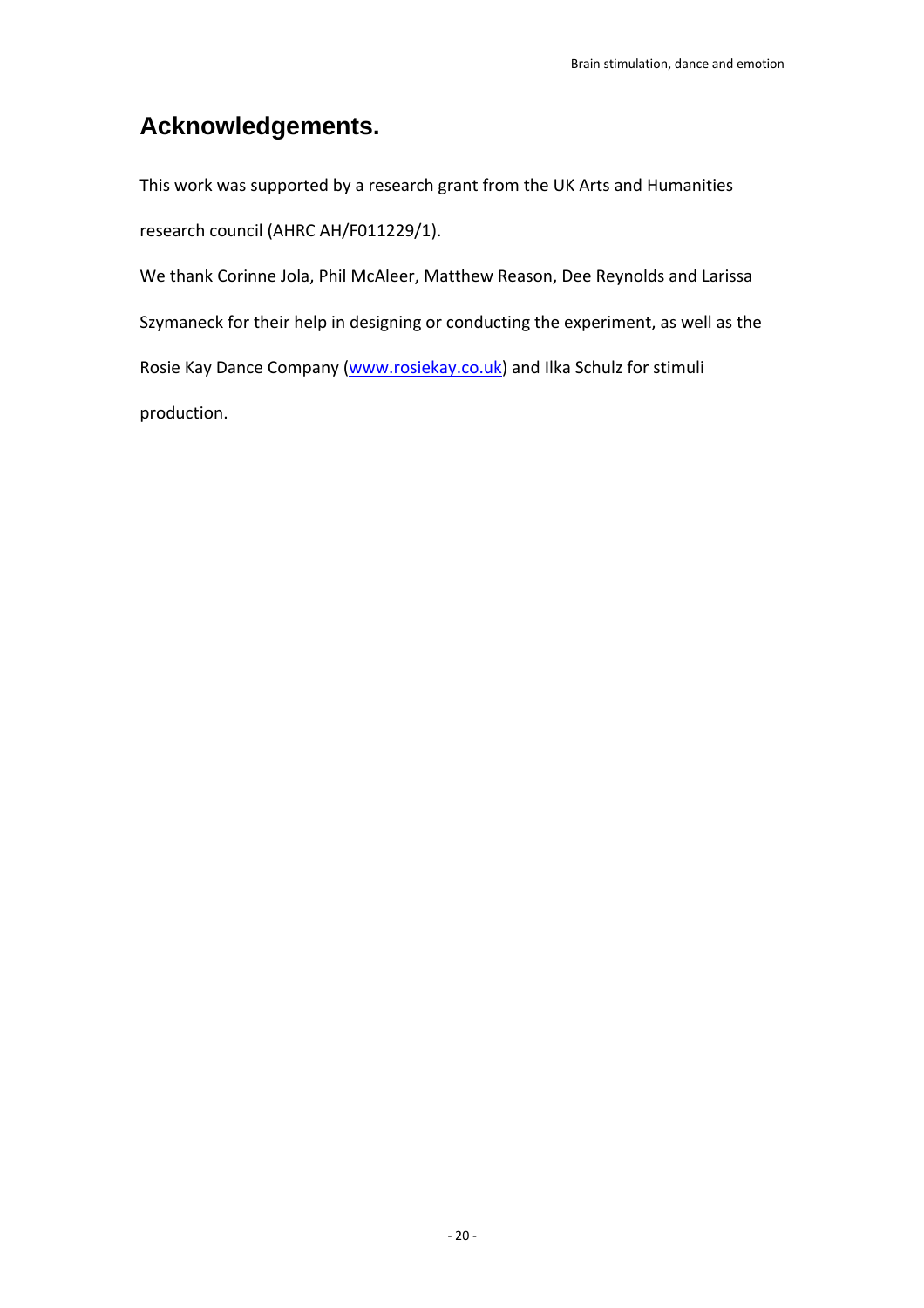# **Figures Legends**

**Figure 1:** *FMRI results.* A) Averaged ratings (Zscores; n=16) +/‐ standard error over the 218 seconds of the dance video. B) Brain regions showing significant correlation between absolute values of emotional ratings and brain activity. Note that individual correlation maps were computed with individual ratings and not the average rating; the maps were then averaged across the 16 participants. Red color map: positive correlations; green: negative correlations. The site of TMS is indicated by a pink arrow. C) BrainMap database interrogation results: Color code indicates BrainMap paradigms domains: Red= action; orange= cognition; yellow= emotion; blank= interoception; blue=perception.

**Figure 2:** *TMS results*: averaged (n=16) Zscored ratings after parietal (red) or control (green) rTMS +/‐ standard errors and paired t‐statistic (cyan) computed at each time points between the two time‐series Horizontal lines represent the threshold t‐value (dotted line) or exact threshold t‐value (plain line) for p<0.05. Grey area represents regions of the curve showing statistical significance using non‐corrected (light grey) or exact t‐test (darker grey).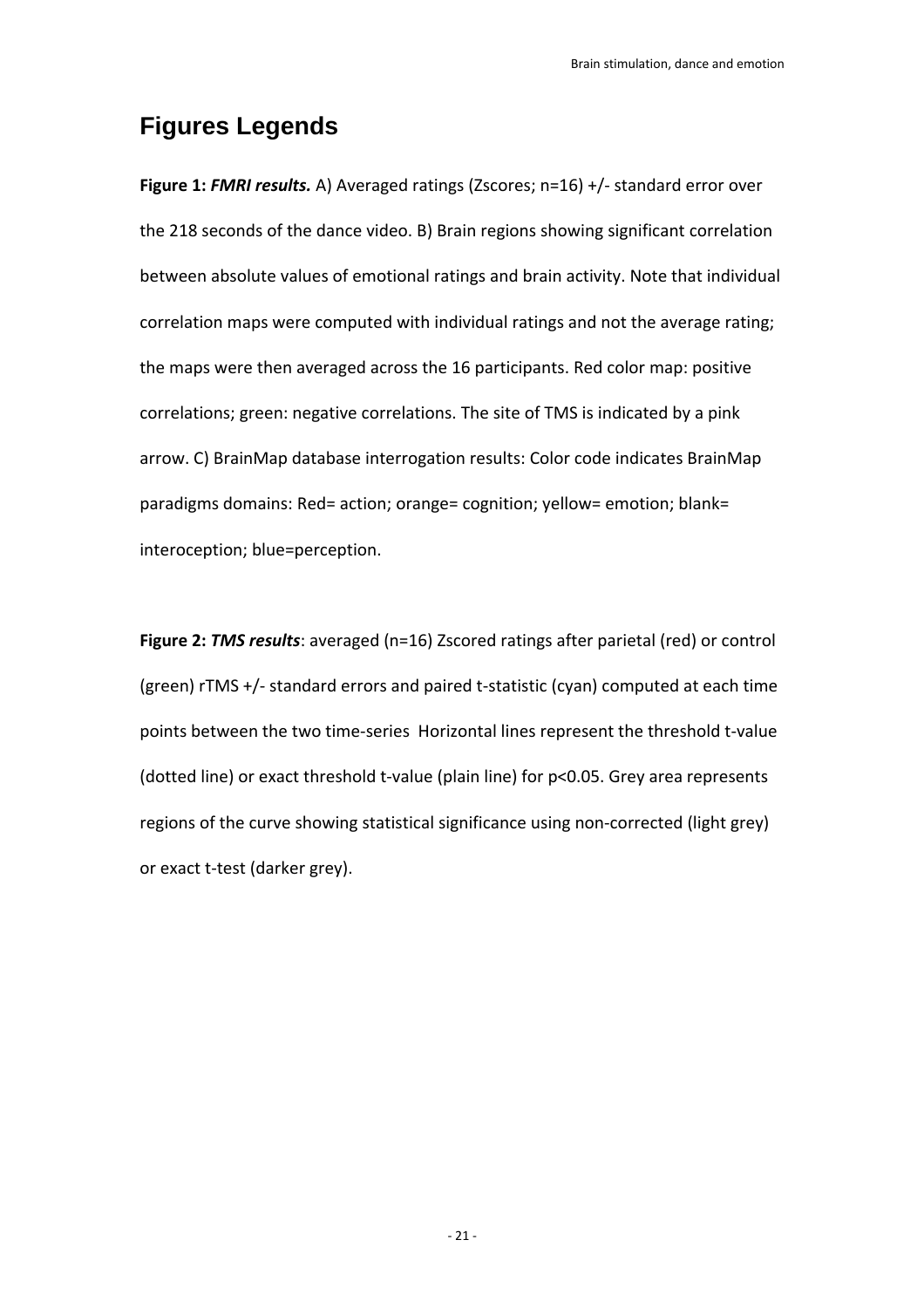# **References**

1. MacFarlane L, Kulka I, F.E.Pollick p‐. The representation of affect revealed by Butoh dance. Psychologia. 2004;47(2):7.

2. Boone RT, Cunningham JG. Children's decoding of emotion in expressive body movement: the development of cue attunement. DevPsychol. 1998;34(5):1007‐16.

3. Jola C, Reason M, Grosbras M, F. E. Pollick. Audiences' neurophysiological correlates to watching a narrative dance performance of 2.5 hrs. Dance research electronic. 2012.

4. Reason M, Reynolds D. 'Kinesthesia, Empathy and Related Pleasures: An Inquiry into Audience Experiences of Watching Dance'. Dance Research Journal 2010;42(2):26.

5. Fruhholz S, W.M Prinz, Herrmann M. Affect-related personality traits and contextual interference processing during perception of facial affect. Neurosci Lett.. 2010;469(2):260‐4.

6. Etkin A. Individual differences in trait anxiety predict the response of the basolateral amygdala to unconsciously processed fearful faces. Neuron. 2004;44(6):1043‐55.

7. Bishop SJ, Duncan J, Lawrence AD. State anxiety modulation of the amygdala response to unattended threat‐related stimuli. J Neurosci. 2004 17;24(46):10364‐8.

8. Fusar-Poli P, Placentino A, Carletti F, Landi P, Allen P, Surguladze S, et al. Functional atlas of emotional faces processing: a voxel‐based meta‐analysis of 105 functional magnetic resonance imaging studies. J Psychiatry Neurosci. 2009;34(6):418‐32.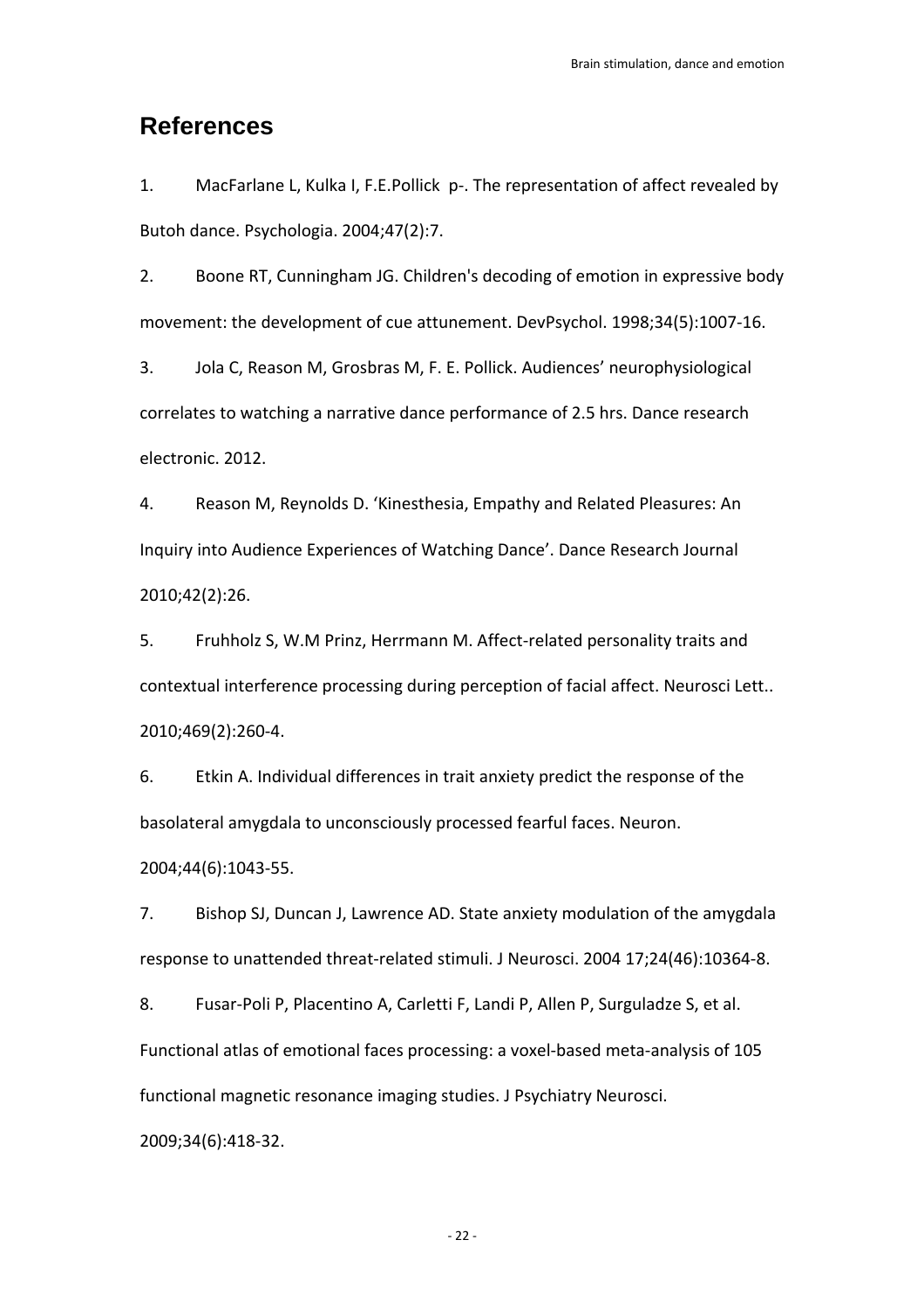9. Pessoa L. On the relationship between emotion and cognition. Nat Rev Neurosci. 2008;9(2):148‐58.

10. Pessoa L. Emergent processes in cognitive-emotional interactions. Dialogues Clin Neurosci. 2010;12(4):433‐48.

11. Laird AR, Fox PM, Eickhoff SB, Turner JA, Ray KL, McKay DR, et al. Behavioral interpretations of intrinsic connectivity networks. J Cogn Neurosci.

2011;23(12):4022‐37.

12. Drevets WC, Raichle ME. Suppression of Regional Cerebral Blood during Emotional versus Higher Cognitive Implications for Interactions between Emotion and Cognition. Cognition & Emotion. 1998;12(3):32.

13. Mitchell DG, Luo Q, Mondillo K, Vythilingam M, Finger EC, Blair RJ. The interference of operant task performance by emotional distracters: an antagonistic relationship between the amygdala and frontoparietal cortices. Neuroimage. 2008 ;40(2):859‐68.

14. Gottman J, Levenson R. A valid procedure for obtaining self‐ report of affect in marital interaction. Journal of Consulting and Clinical Psychology. 1985;53:9.

15. Ruef AM, Levenson RW. Continuous measurement of emotion. In: Coan JA, Allen JJB, editors. The handbook of emotion elicitation and assessment. New York: Oxford University Press. 2007. p. 286‐97.

16. Goldin PR, Hutcherson CA, Ochsner KN, Glover GH, Gabrieli JD, Gross JJ. The neural bases of amusement and sadness: a comparison of block contrast and subject‐specific emotion intensity regression approaches. Neuroimage. 2005 1;27(1):26‐36.

‐ 23 ‐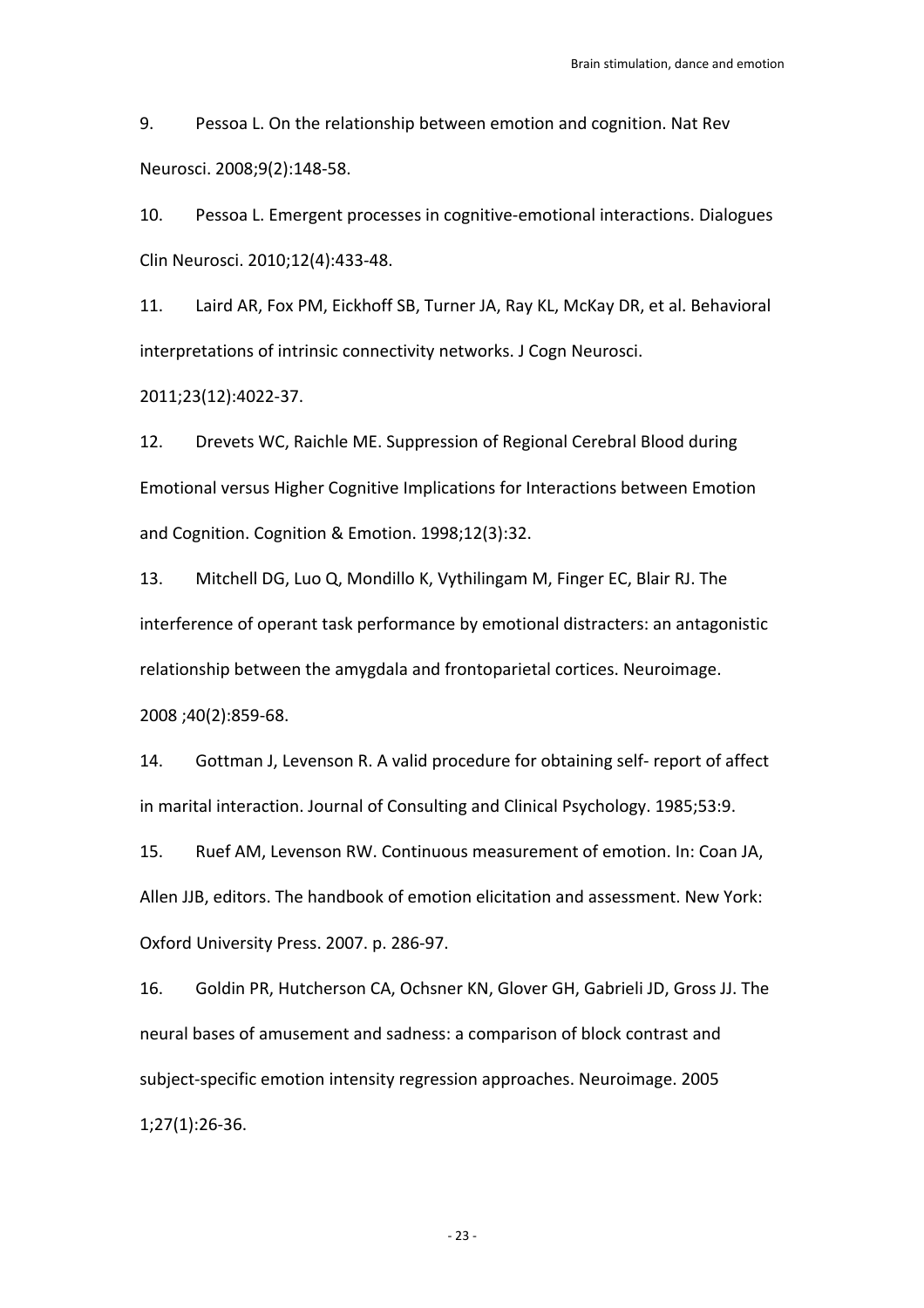17. Woolrich MW, Ripley BD, Brady M, Smith SM. Temporal autocorrelation in univariate linear modeling of FMRI data. Neuroimage. 2001 Dec;14(6):1370‐86.

18. Jenkinson M, Bannister P, Brady M, Smith S. Improved optimization for the robust and accurate linear registration and motion correction of brain images. Neuroimage. 2002;17(2):825‐41.

19. Woolrich M. Robust group analysis using outlier inference. Neuroimage. 2008;41(2):286‐301.

20. Worsley KJ. An improved theoretical P value for SPMs based on discrete local maxima. Neuroimage. 2005;28(4):1056‐62.

21. Greene JD, Sommerville RB, Nystrom LE, Darley JM, Cohen JD. An fMRI investigation of emotional engagement in moral judgment. Science. 2001

14;293(5537):2105‐8.

22. Fox PT, Laird AR, Fox SP, Fox PM, Uecker AM, Crank M, et al. BrainMap taxonomy of experimental design: description and evaluation. Hum Brain Mapp. 2005;25(1):185‐98.

23. Chouinard PA, Van Der Werf YD, Leonard G, Paus T. Modulating neural networks with transcranial magnetic stimulation applied over the dorsal premotor and primary motor cortices. J Neurophysiol. 2003;90(2):1071‐83.

24. Lottridge D, Chignell M, editors. Emotional Bandwidth: Information Theory Analysis of Affective Response Ratings Using a Continuous Slider. 12th IFIP TC13 Conference on Human‐Computer Interaction INTERACT; 2009.

25. Levenson RW, Gottman JM. Marital interaction: Physiological linkage and affective exchange. Journal of Personality and Social Psychology. 1983;45(3):10.

‐ 24 ‐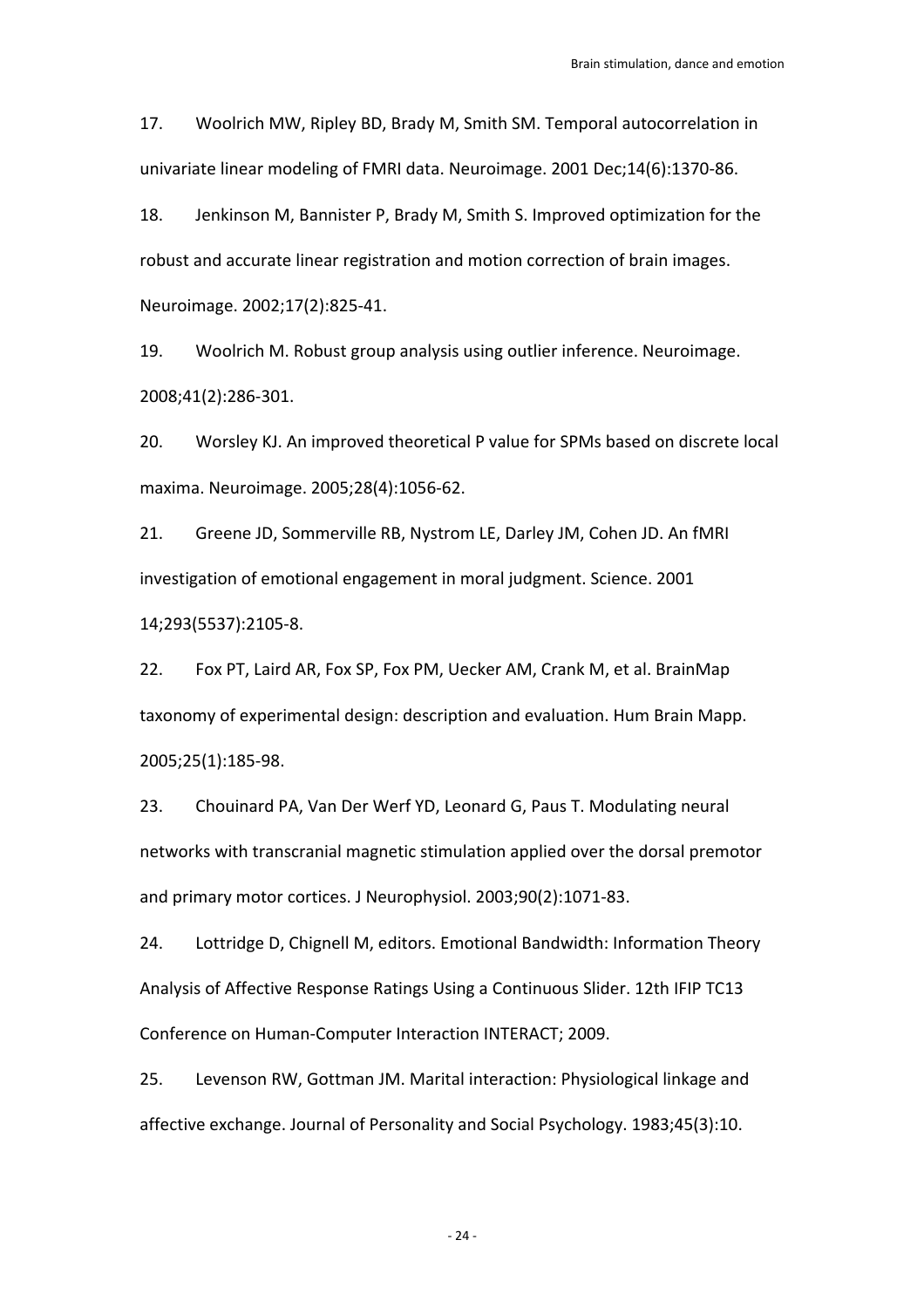26. Blair RC, Karniski W. An alternative method for significance testing of waveform difference potentials. Psychophysiology. 1993;30(5):518‐24.

27. Barrett J, Della‐Maggiore V, Chouinard PA, Paus T. Mechanisms of action underlying the effect of repetitive transcranial magnetic stimulation on mood: behavioral and brain imaging studies. Neuropsychopharmacology. 2004;29(6):1172‐ 89.

28. Georges MS, Lisanby SH, Sackeim HA. Transcranial Magnetic Stimulation . Applications in Neuropsychiatrie. Arch Gen Psychiatry. 1999;56(161):300‐11.

29. Harmer CJ, Thilo KV, Rothwell JC, Goodwin GM. Transcranial magnetic stimulation of medial‐frontal cortex impairs the processing of angry facial expressions. Nat Neurosci. 2001;4(1):17‐8.

30. Mattavelli G, Cattaneo Z, Papagno C. Transcranial magnetic stimulation of medial prefrontal cortex modulates face expressions processing in a priming task. Neuropsychologia. 2011;49(5):992‐8.

31. Hoekert M, Vingerhoets G, Aleman A. Results of a pilot study on the involvement of bilateral inferior frontal gyri in emotional prosody perception: an rTMS study. BMC Neurosci. 2010;11:93.

32. Raichle ME. Two views of brain function. Trends Cogn Sci. 2010 ;14(4):180‐90.

33. Tseng P, Hsu TY, Muggleton NG, Tzeng OJ, Hung DL, Juan CH. Posterior parietal cortex mediates encoding and maintenance processes in change blindness. Neuropsychologia. 2010;48(4):1063‐70.

34. Prime SL, Vesia M, Crawford JD. Transcranial magnetic stimulation over posterior parietal cortex disrupts transsaccadic memory of multiple objects. J Neurosci. 2008;28(27):6938‐49.

‐ 25 ‐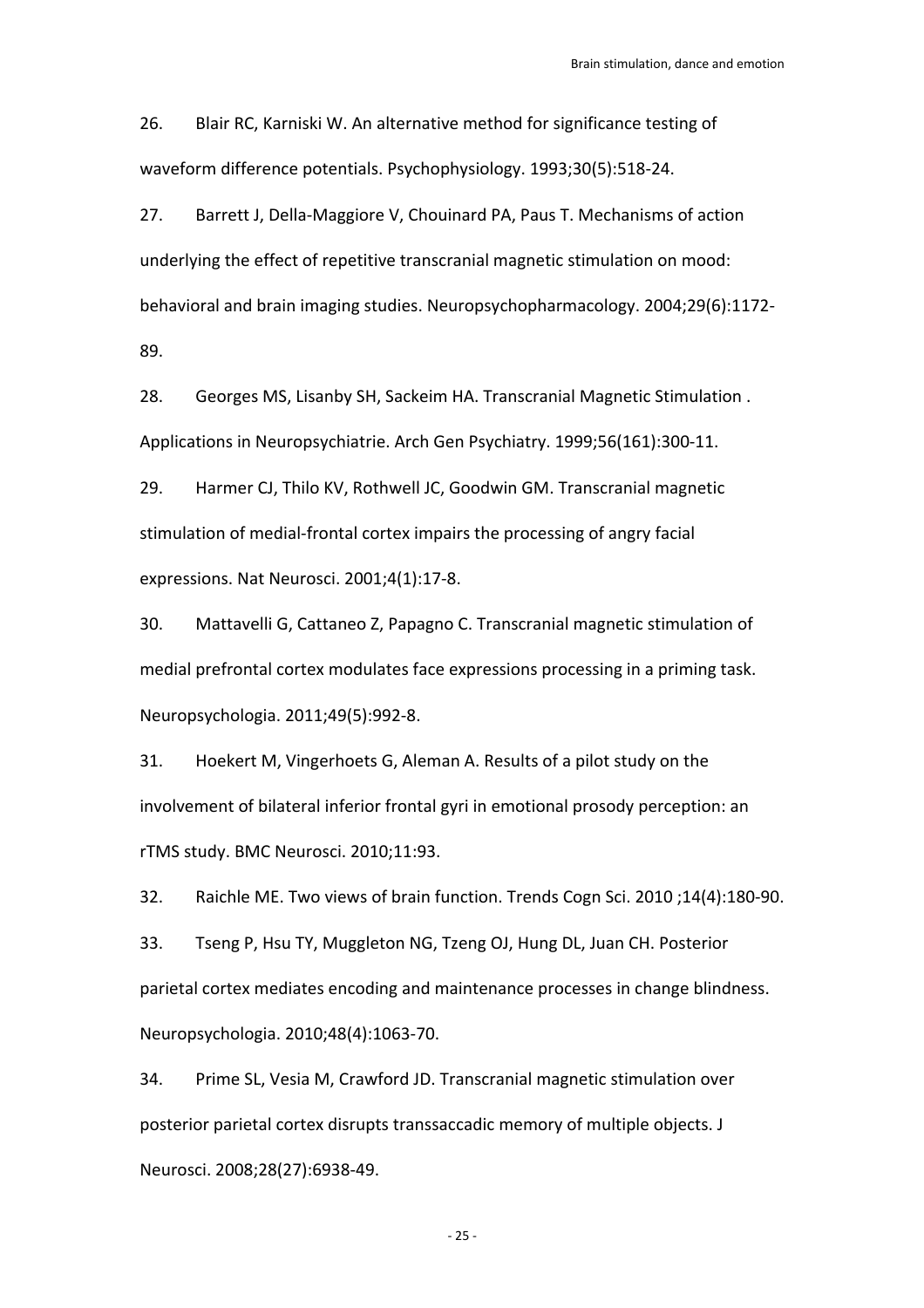35. Cohen Kadosh R, Soskic S, Iuculano T, Kanai R, Walsh V. Modulating neuronal activity produces specific and long‐lasting changes in numerical competence. Curr Biol. 2010;20(22):2016‐20.

36. Fecteau S, Pascual‐Leone A, Theoret H. Paradoxical facilitation of attention in healthy humans. Behav Neurol. 2006;17(3‐4):159‐62.

37. Mullin CR, Steeves JK. TMS to the lateral occipital cortex disrupts object processing but facilitates scene processing. J Cogn Neurosci. 2011;23(12):4174‐84.

38. Ruff CC, Blankenburg F, Bjoertomt O, Bestmann S, Freeman E, Haynes JD, et al. Concurrent TMS‐fMRI and psychophysics reveal frontal influences on human retinotopic visual cortex. Curr Biol. 2006;16(15):1479‐88.

39. Molholm S, Sehatpour P, Mehta AD, Shpaner M, Gomez‐Ramirez M, Ortigue S, et al. Audio‐visual multisensory integration in superior parietal lobule revealed by human intracranial recordings. J Neurophysiol. 2006;96(2):721‐9.

40. Pasalar S, Ro T, Beauchamp MS. TMS of posterior parietal cortex disrupts visual tactile multisensory integration. Eur J Neurosci. 2010 May;31(10):1783‐90.

41. Zeki S. Inner Vision: an exploration of art and the brain. Oxford University Press; 1999.

42. Calvo‐Merino B, Urgesi C, Orgs G, Aglioti SM, Haggard P. Extrastriate body area underlies aesthetic evaluation of body stimuli. Exp Brain Res. 2010;204(3):447‐ 56.

43. Jola C, Abedian‐Amiri A , Kuppuswamy A, Pollick FE, Grosbras, MH. Motor simulation without motor expertise: enhanced corticospinal excitability in visually experienced dance spectators. PlosOne 2012; *in press*

‐ 26 ‐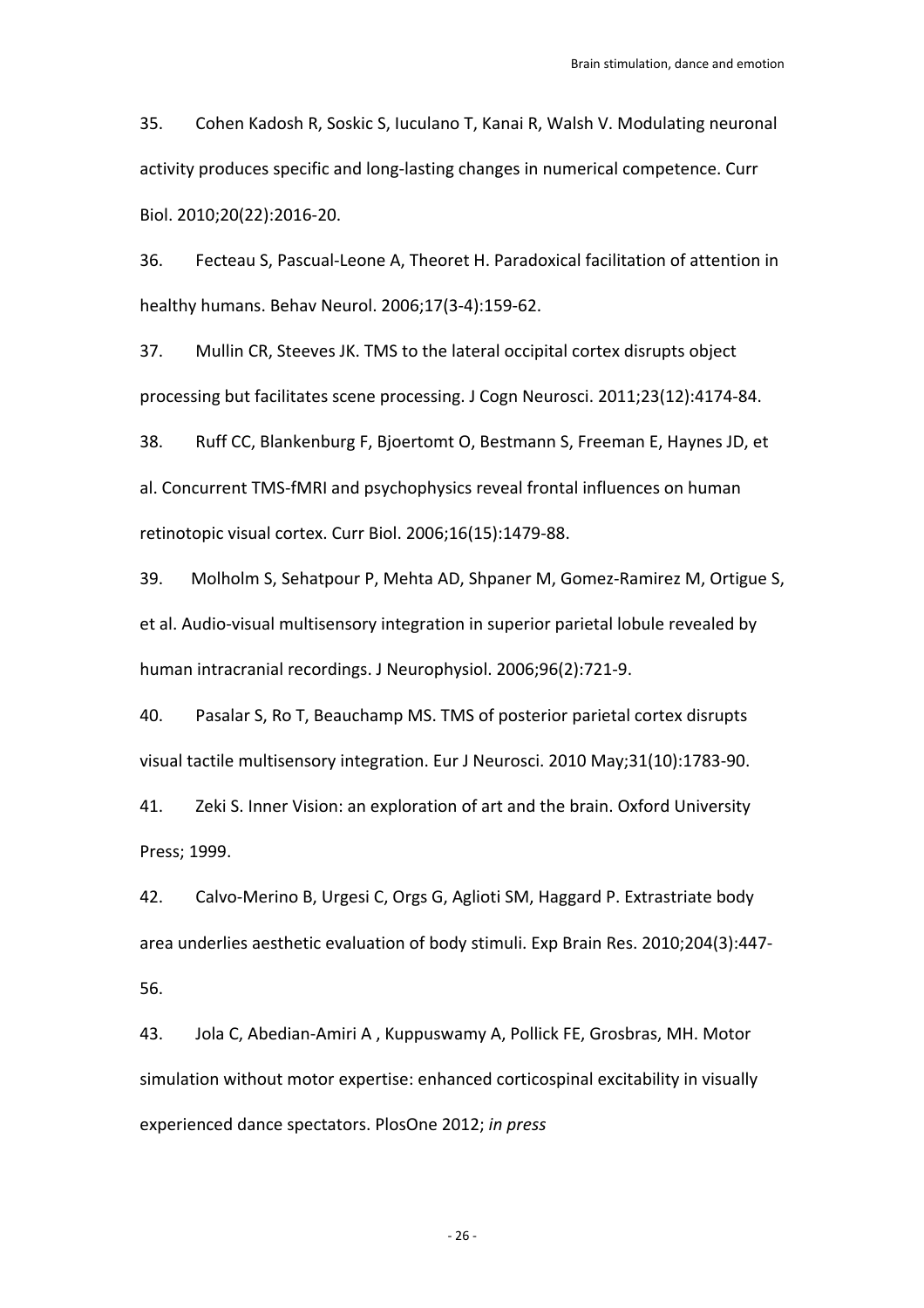44 Candidi M, Stienen BM, Aglioti SM, de Gelder B. Event-related repetitive transcranial magnetic stimulation of posterior superior temporal sulcus improves the detection of threatening postural changes in human bodies. J Neurosci. 2011 Nov 30;31(48):17547‐54.

45 Grosbras MH, Beaton S, Eickhoff SB. Brain regions involved in human movement perception: a quantitative voxel‐based meta‐analysis.Hum Brain Mapp. 2012 Feb;33(2):431‐54.

46 Andersen RA, Snyder LH, Bradley DC, J. Xing Multimodal representation of space in the posterior parietal cortex and its use in planning movements Annual Review Neuroscience, 20 (1997), pp. 303–330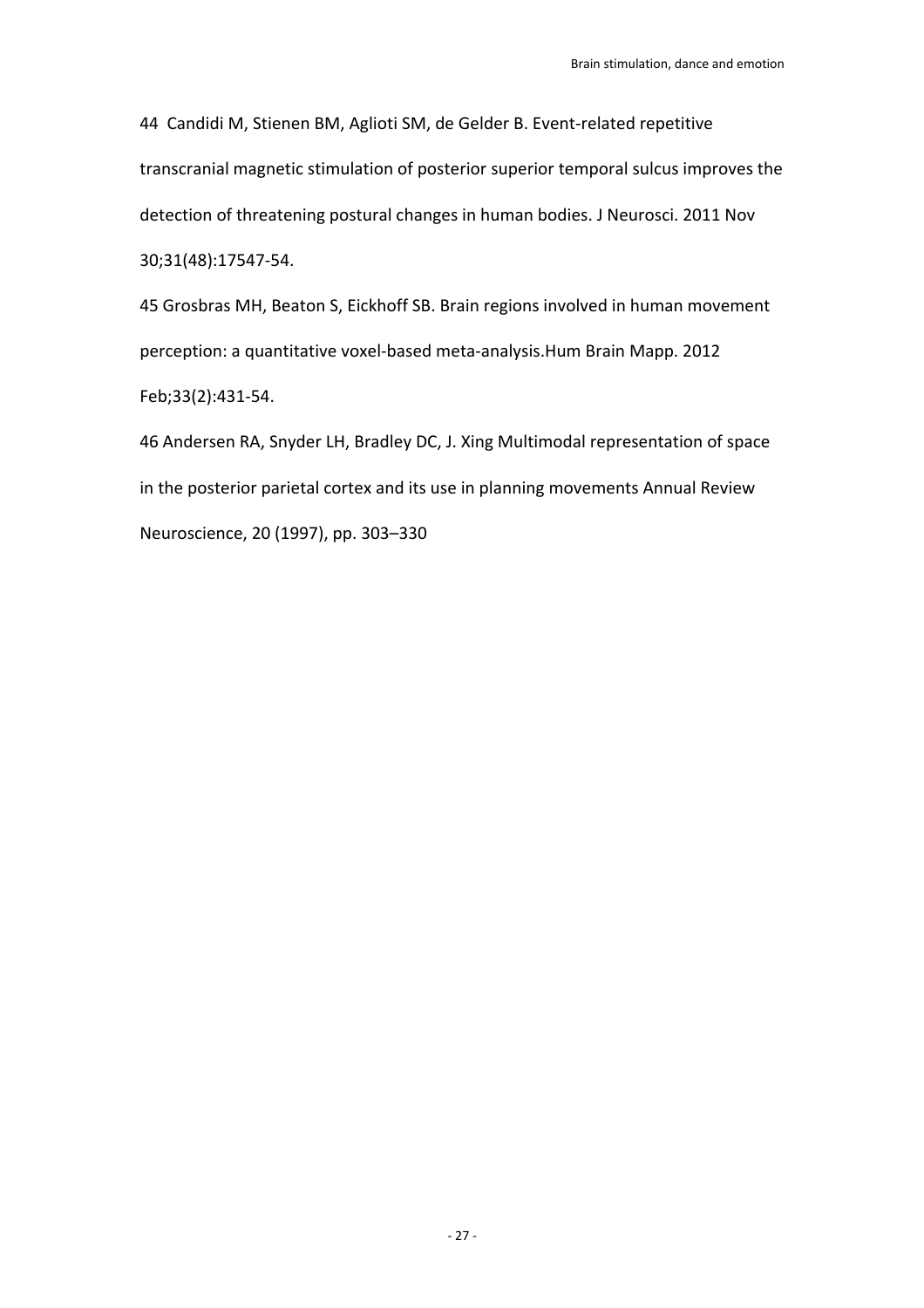

Figure1